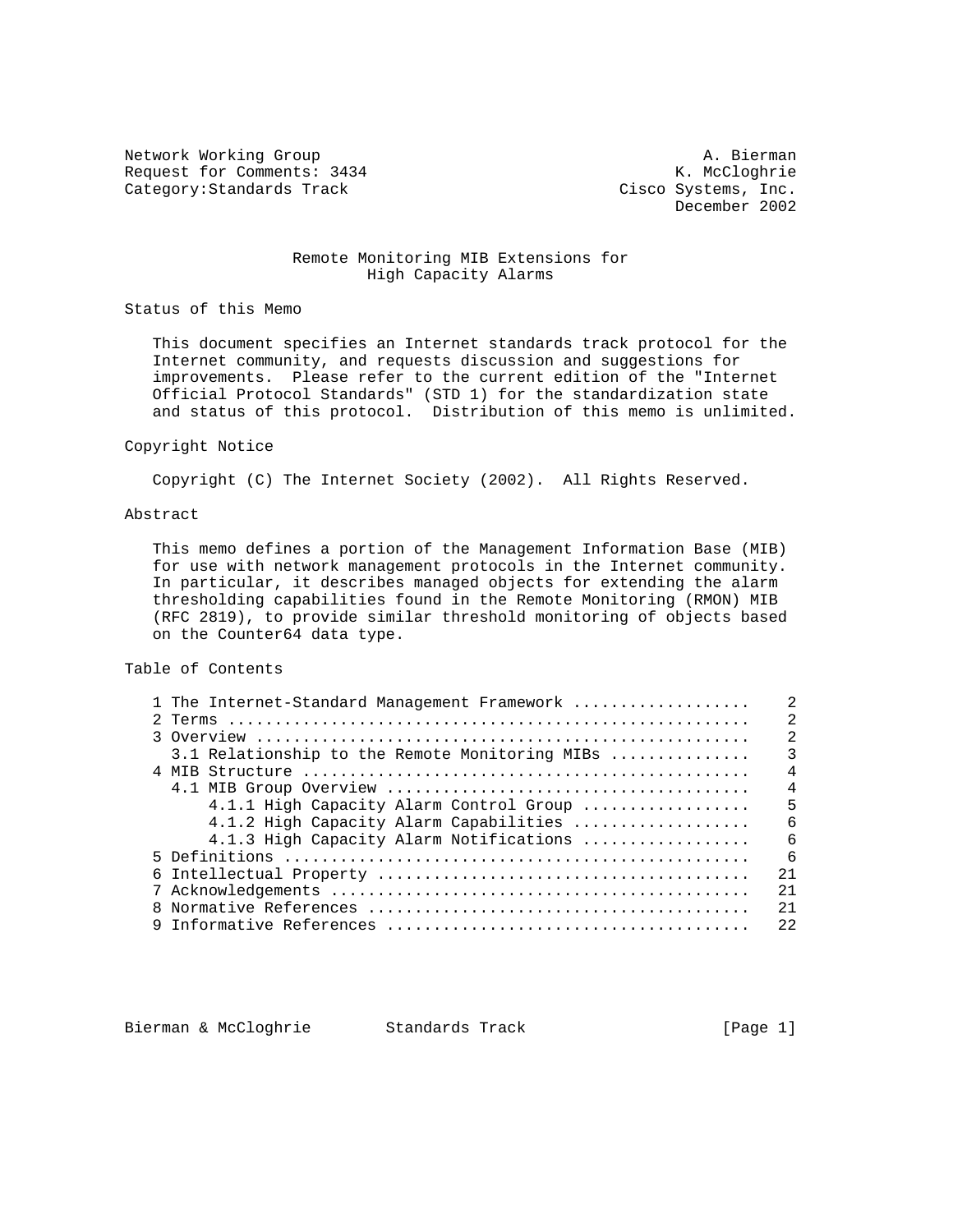| 22 |
|----|
|    |
|    |

1. The Internet-Standard Management Framework

 For a detailed overview of the documents that describe the current Internet-Standard Management Framework, please refer to section 7 of RFC 3410 [RFC3410].

 Managed objects are accessed via a virtual information store, termed the Management Information Base or MIB. MIB objects are generally accessed through the Simple Network Management Protocol (SNMP). Objects in the MIB are defined using the mechanisms defined in the Structure of Management Information (SMI). This memo specifies a MIB module that is compliant to the SMIv2, which is described in STD 58, RFC 2578 [RFC2578], STD 58, RFC 2579 [RFC2579] and STD 58, RFC 2580 [RFC2580].

2. Terms

 The key words "MUST", "MUST NOT", "REQUIRED", "SHALL", "SHALL NOT", "SHOULD", "SHOULD NOT", "RECOMMENDED", "MAY", and "OPTIONAL" in this document are to be interpreted as described in BCP 14, RFC 2119. [RFC2119]

3. Overview

 There is a need for a standardized way of providing the same type of alarm thresholding capabilities for Counter64 objects, as already exists for Counter32 objects. The RMON-1 alarmTable objects and RMON-1 notification types are specific to 32-bit objects, and cannot be used to properly monitor Counter64-based objects. Extensions to these existing constructs which explicitly support Counter64-based objects are needed. These extensions are completely independent of the existing RMON-1 alarm mechanisms.

 The usage of Counter64 objects is increasing. One of the causes for this increase is the increasing speeds of network interfaces; RFC 2863 [RFC2863] says:

 As the speed of network media increase, the minimum time in which a 32 bit counter will wrap decreases. For example, a 10Mbs stream of back-to-back, full-size packets causes ifInOctets to wrap in just over 57 minutes; at 100Mbs, the minimum wrap time is 5.7 minutes, and at 1Gbs, the minimum is 34 seconds. Requiring that interfaces be polled frequently enough not to miss a counter wrap is increasingly problematic.

Bierman & McCloghrie Standards Track [Page 2]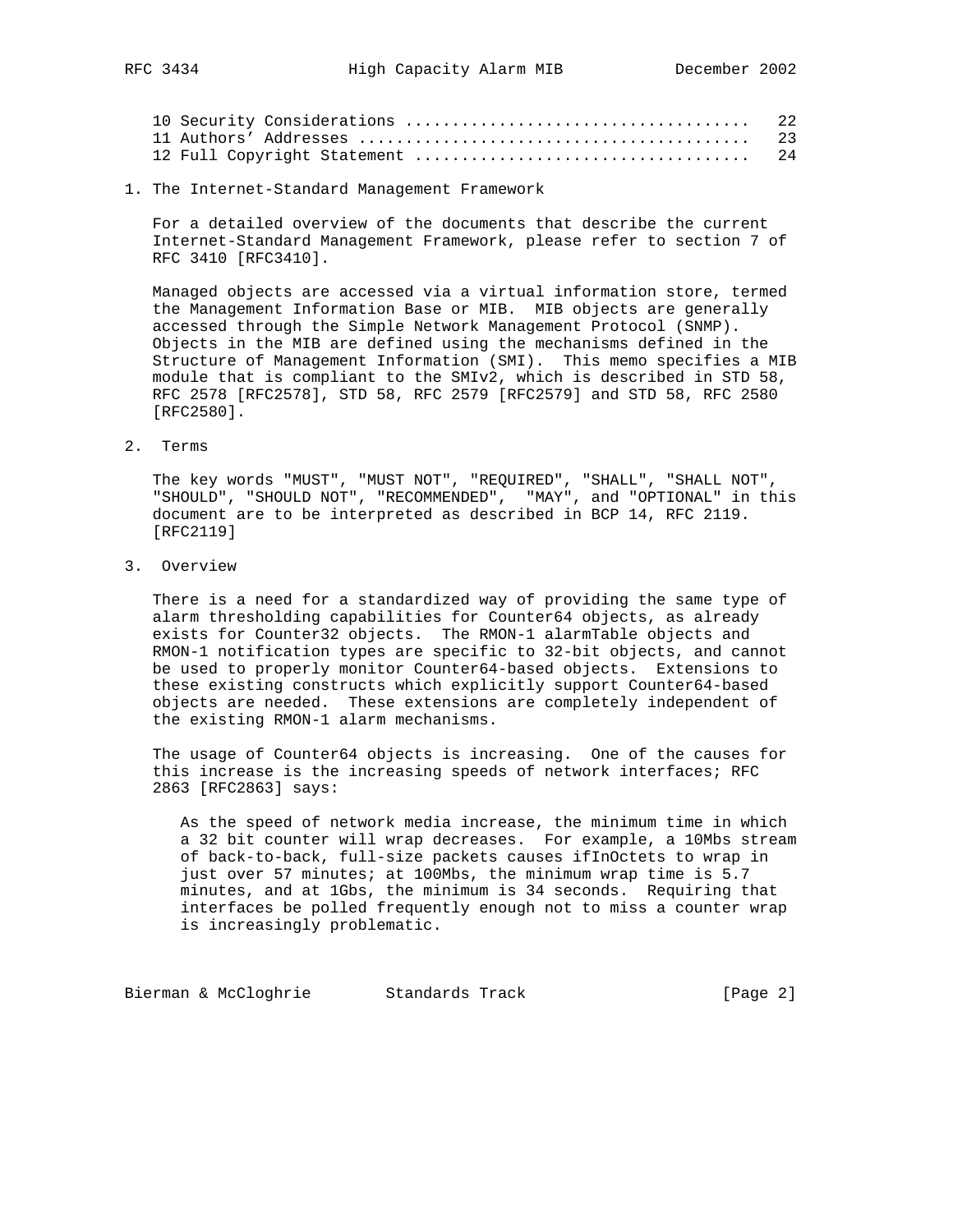and therefore requires:

 For interfaces that operate at 20,000,000 (20 million) bits per second or less, 32-bit byte and packet counters MUST be supported. For interfaces that operate faster than 20,000,000 bits/second, and slower than 650,000,000 bits/second, 32-bit packet counters MUST be supported and 64-bit octet counters MUST be supported. For interfaces that operate at 650,000,000 bits/second or faster, 64-bit packet counters AND 64-bit octet counters MUST be supported.

 Of the variables on which thresholds are set using RMON-1's alarmTable, two of the most popular are: ifInOctets and ifOutOctets. Thus, the increasing usage of the 64-bit versions: ifHCInOctets and ifHCOutOctets means that there is an increasing requirement to use RMON-1's thresholding capability for ifHCInOctets and ifHCOutOctets.

 The RMON-1 Alarm Group is implemented not only by all RMON probes, but also by the SNMP agents in many other types of devices for the purpose of monitoring any of their (non-RMON) integer-valued MIB objects. The fact that it has been so widely implemented indicates its obvious value. Without this extension, that obvious value is becoming incomplete because of its lack of support for 64-bit integers. This extension is the easiest, simplest, and most compatible way for an implementation to overcome that lack of support.

3.1. Relationship to the Remote Monitoring MIBs

 This MIB is intended to be implemented in Remote Monitoring (RMON) probes, which may also support the RMON-1 MIB [RFC2819]. Such probes may be stand-alone devices, or may be co-located with other networking devices (e.g., ethernet switches and repeaters).

 The functionality of the High Capacity Alarm Group is a superset of RMON-1's Alarm Group. Thus, one day in the distant future, it is a possibility that RMON-1's Alarm Group will be deprecated in favor of this MIB's High Capacity Alarm Group. However, that day will not come before this document, or one of its successors, reaches the same standardization state as RMON-1.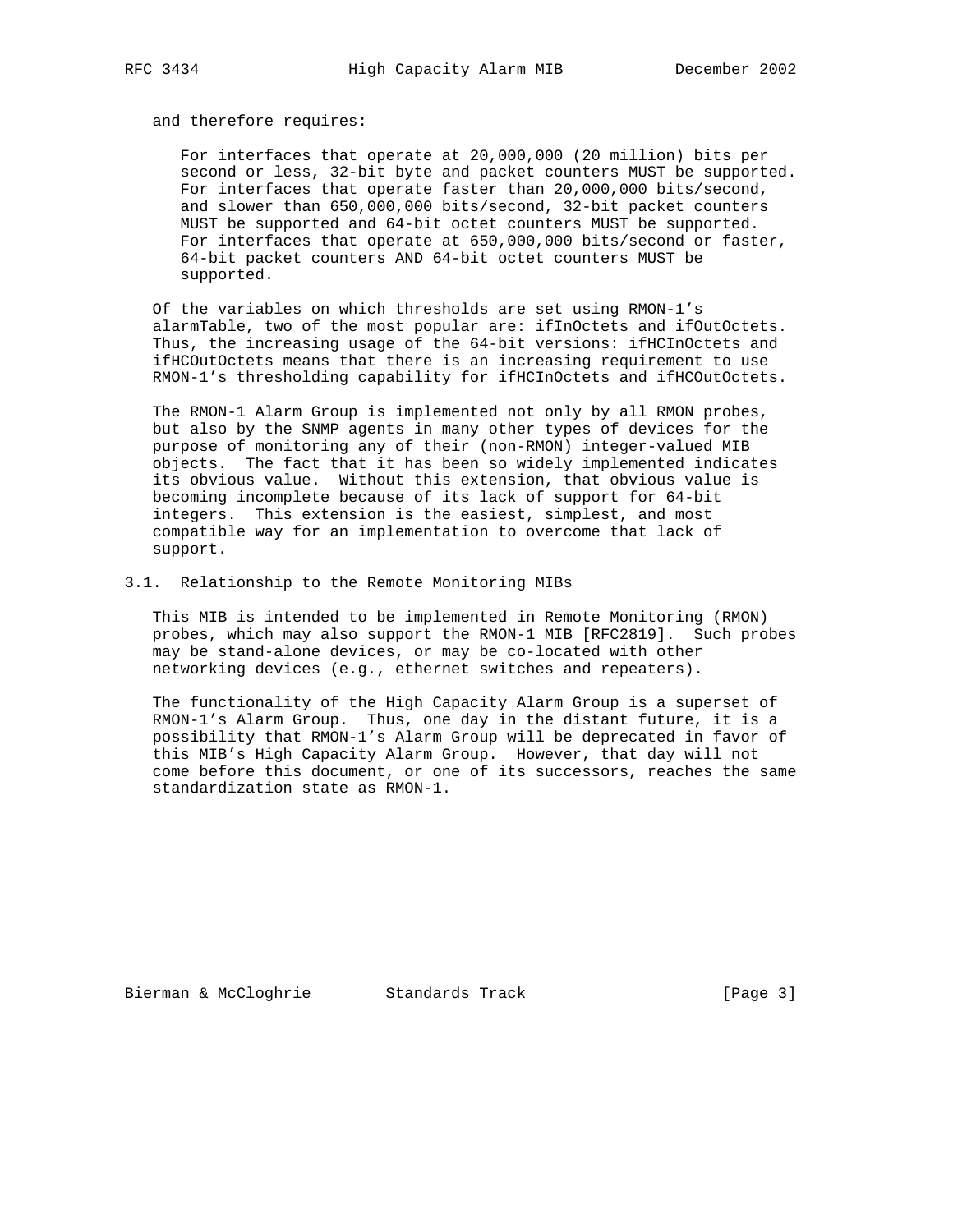# 4. MIB Structure

Figure 1: HC-ALARM MIB Functional Structure



### 4.1. MIB Group Overview

The HC-ALARM MIB contains three MIB groups:

- hcAlarmControlObjects group Controls the configuration of alarms for high capacity MIB object instances.
- hcAlarmCapabilities group Describes the high capacity alarm capabilities provided by the agent.
- hcAlarmNotifications group Provide new rising and falling threshold notifications for high capacity objects.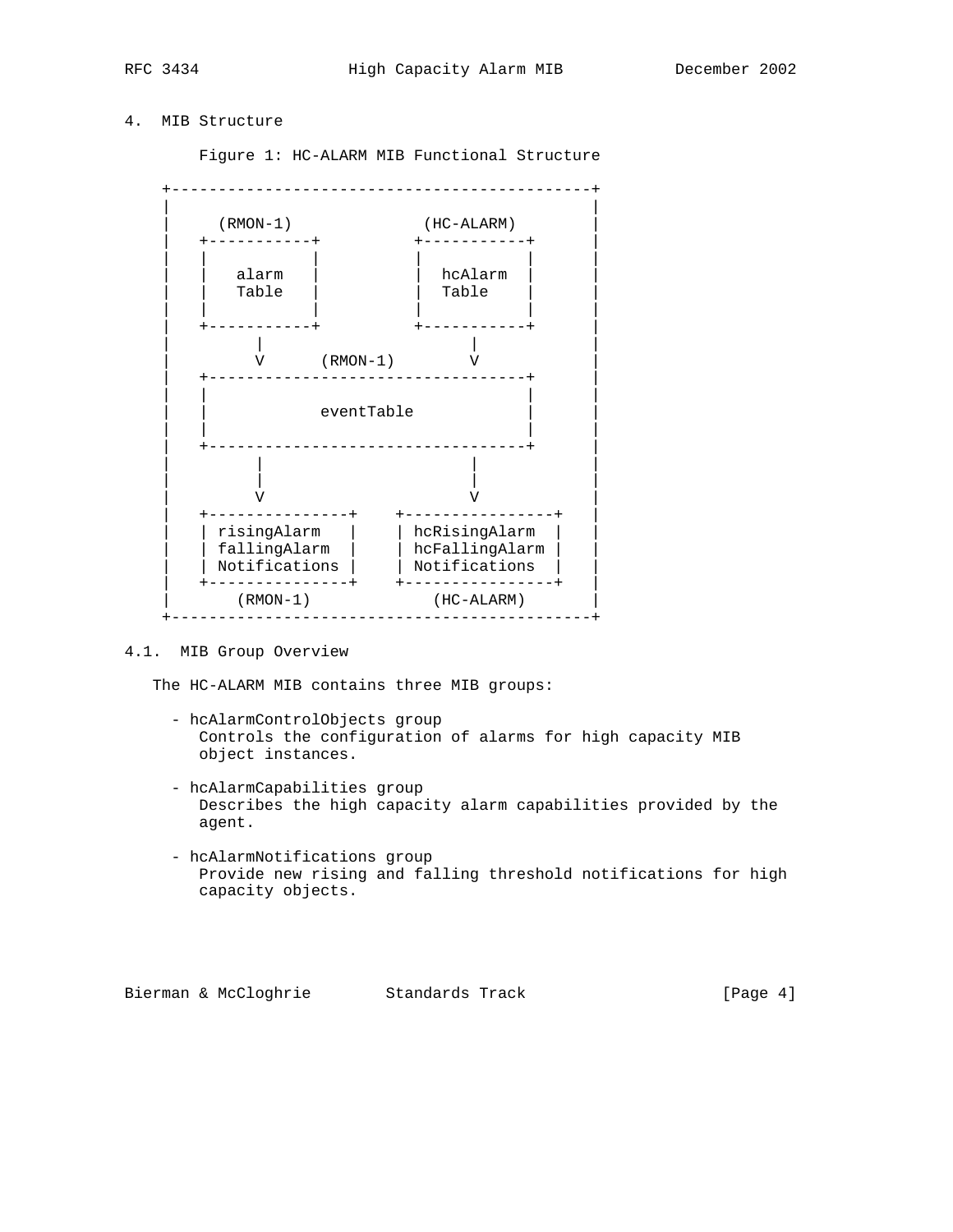### 4.1.1. High Capacity Alarm Control Group

 This group contains one table, which is used by a management station to configure high capacity alarm entries. To configure alarm thresholding for Counter64 or CounterBasedGauge64 objects, a management application must configure the hcAlarmTable in a manner similar to how RMON-1's alarmTable is configured.

 Because the language in some of the DESCRIPTION clauses of objects in the alarmTable is specific to the alarmTable itself, their defined semantics do not allow them to be used for this MIB also. Therefore, the following objects are essentially cloned from the alarmTable to the hcAlarmTable:

| alarmTable             | hcAlarmTable             |
|------------------------|--------------------------|
|                        |                          |
| alarmIndex             | hcAlarmIndex             |
| alarmInterval          | hcAlarmInterval          |
| alarmVariable          | hcAlarmVariable          |
| alarmSampleType        | hcAlarmSampleType        |
| alarmStartupAlarm      | hcAlarmStartupAlarm      |
| alarmRisingEventIndex  | hcAlarmRisingEventIndex  |
| alarmFallingEventIndex | hcAlarmFallingEventIndex |
| alarmOwner             | hcAlarmOwner             |
| alarmStatus            | hcAlarmStatus            |
|                        |                          |

 In addition, the following hcAlarmTable objects are used as high capacity values instead of the corresponding 32-bit version in the alarmTable.

| alarmTable            | hcAlarmTable                     |
|-----------------------|----------------------------------|
|                       |                                  |
| alarmValue            | hcAlarmAbsValue                  |
|                       | hcAlarmValueStatus               |
| alarmRisingThreshold  | hcAlarmRisingThreshAbsValueLo    |
|                       | hcAlarmRisingThreshAbsValueHi    |
|                       | hcAlarmRisingThresholdValStatus  |
| alarmFallingThreshold | hcAlarmFallingThreshAbsValueLo   |
|                       | hcAlarmFallingThreshAbsValueHi   |
|                       | hcAlarmFallingThresholdValStatus |
|                       |                                  |

 Nevertheless, the hcAlarmTable does have a few differences from the alarmTable:

- Counter64 based objects are thresholded properly
- an entry is not destroyed if the instance identified by the hcAlarmVariable is not available during a polling interval.

Bierman & McCloghrie Standards Track [Page 5]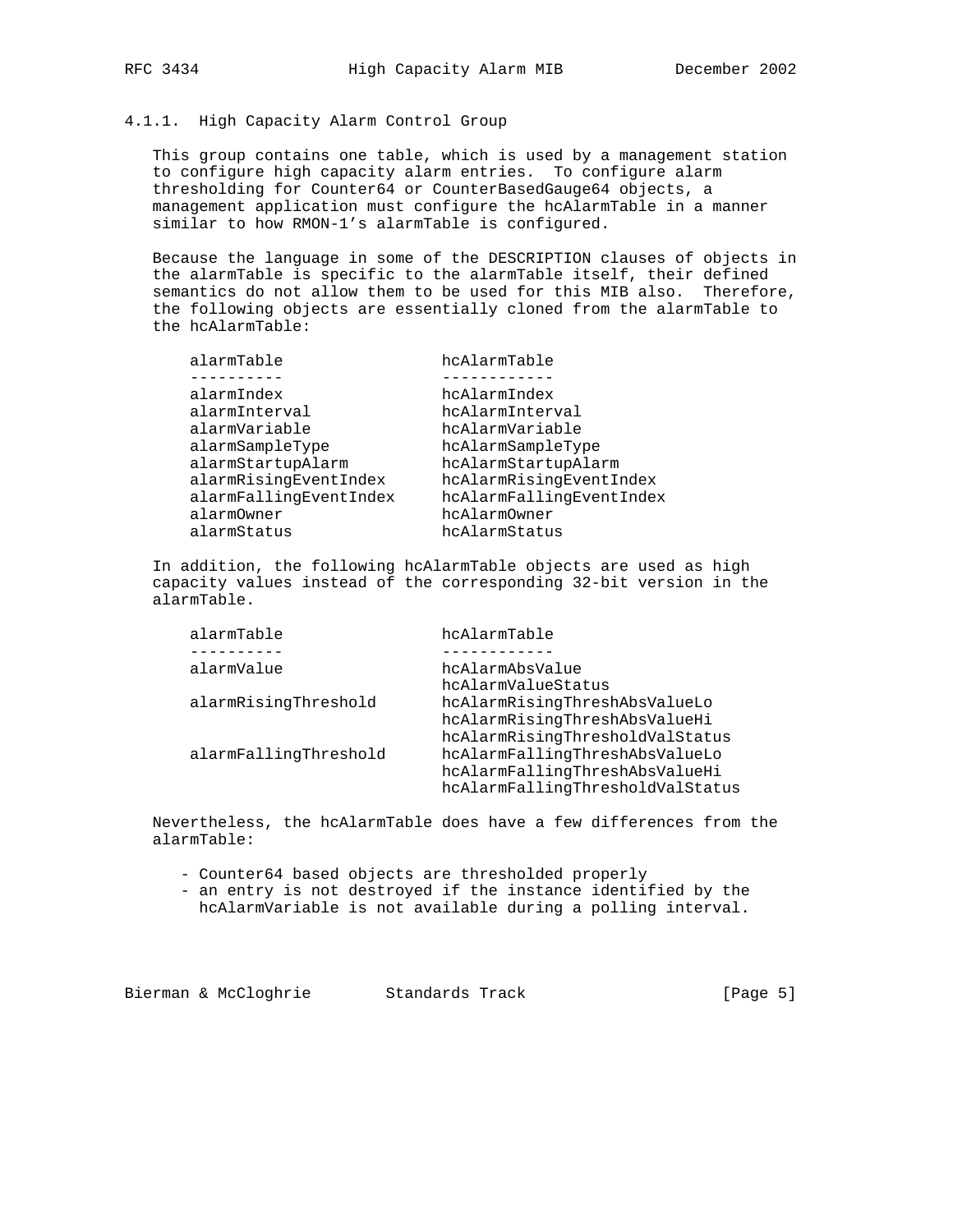- the RowStatus textual convention is used instead of EntryStatus for the hcAlarmStatus object.
- the non-volatile storage of an HC alarm entry is explicitly controlled with a StorageType parameter.
- a counter is provided to indicate the number of times the hcAlarmVariable object value could not be retrieved by the agent.
- 4.1.2. High Capacity Alarm Capabilities

 This group contains a single scalar object, called hcAlarmCapabilities. It describes the basic high capacity alarm features supported by the agent.

4.1.3. High Capacity Alarm Notifications

 This group contains two notifications, hcRisingAlarm and hcFallingAlarm. These are generated for high capacity alarms in the same manner and used to convey essentially the same information as RMON-1's risingAlarm and fallingAlarm notifications do for alarmTable-specified alarms.

5. Definitions

HC-ALARM-MIB DEFINITIONS ::= BEGIN

```
IMPORTS
```

```
 MODULE-IDENTITY, OBJECT-TYPE, NOTIFICATION-TYPE,
         Integer32, Counter32, Unsigned32
                FROM SNMPv2-SMI
         MODULE-COMPLIANCE, OBJECT-GROUP,
         NOTIFICATION-GROUP
                 FROM SNMPv2-CONF
         RowStatus, VariablePointer, StorageType,
         TEXTUAL-CONVENTION
                FROM SNMPv2-TC
         CounterBasedGauge64
               FROM HCNUM-TC
         rmon, OwnerString, rmonEventGroup
                FROM RMON-MIB;
hcAlarmMIB MODULE-IDENTITY
     LAST-UPDATED "200212160000Z"
     ORGANIZATION "IETF RMONMIB Working Group"
     CONTACT-INFO
             " Andy Bierman
                     Cisco Systems, Inc.
```

```
 Tel: +1 408 527-3711
```
Bierman & McCloghrie Standards Track (Page 6)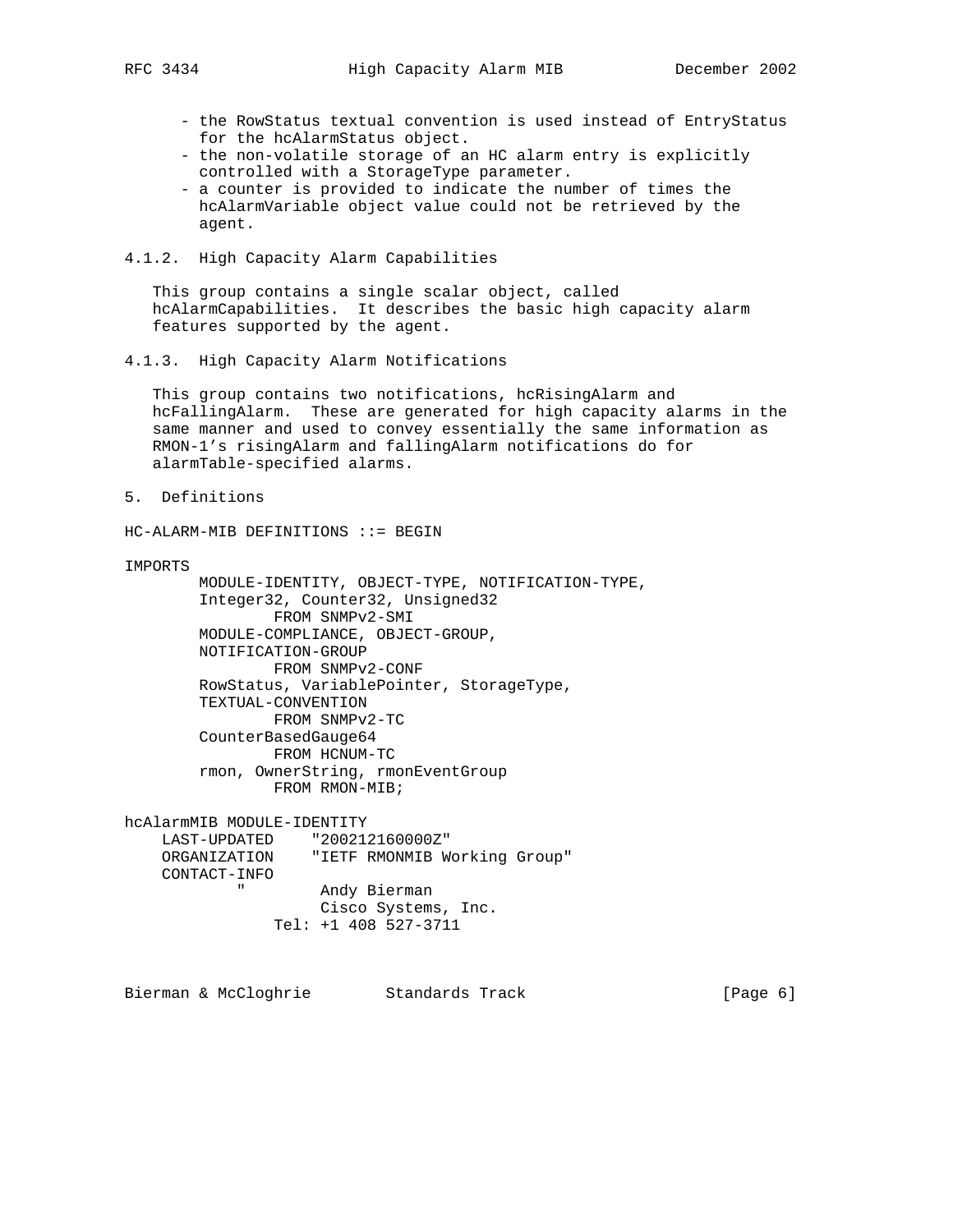E-mail: abierman@cisco.com Postal: 170 West Tasman Drive San Jose, CA USA 95134 Keith McCloghrie Cisco Systems, Inc. Tel: +1 408 526-5260 E-mail: kzm@cisco.com Postal: 170 West Tasman Drive San Jose, CA USA 95134 Send comments to <rmonmib@ietf.org> Mailing list subscription info: http://www.ietf.org/mailman/listinfo/rmonmib " DESCRIPTION "This module defines Remote Monitoring MIB extensions for High Capacity Alarms. Copyright (C) The Internet Society (2002). This version of this MIB module is part of RFC 3434; see the RFC itself for full legal notices." REVISION "200212160000Z" DESCRIPTION "Initial version of the High Capacity Alarm MIB module. This version published as RFC 3434." ::= { rmon 29 } hcAlarmObjects OBJECT IDENTIFIER ::= { hcAlarmMIB 1 } hcAlarmNotifications OBJECT IDENTIFIER ::= { hcAlarmMIB 2 } hcAlarmConformance OBJECT IDENTIFIER  $::=$   $\{$  hcAlarmMIB 3  $\}$ hcAlarmControlObjects OBJECT IDENTIFIER ::= { hcAlarmObjects 1 } hcAlarmCapabilitiesObjects OBJECT IDENTIFIER  $::=$  { hcAlarmObjects 2 } -- -- Textual Conventions -- HcValueStatus ::= TEXTUAL-CONVENTION STATUS current DESCRIPTION "This data type indicates the validity and sign of the data in associated object instances which represent the absolute value of a high capacity numeric quantity. Such an object may be represented with one or more object instances. An object of type HcValueStatus MUST be defined within the same

Bierman & McCloghrie Standards Track [Page 7]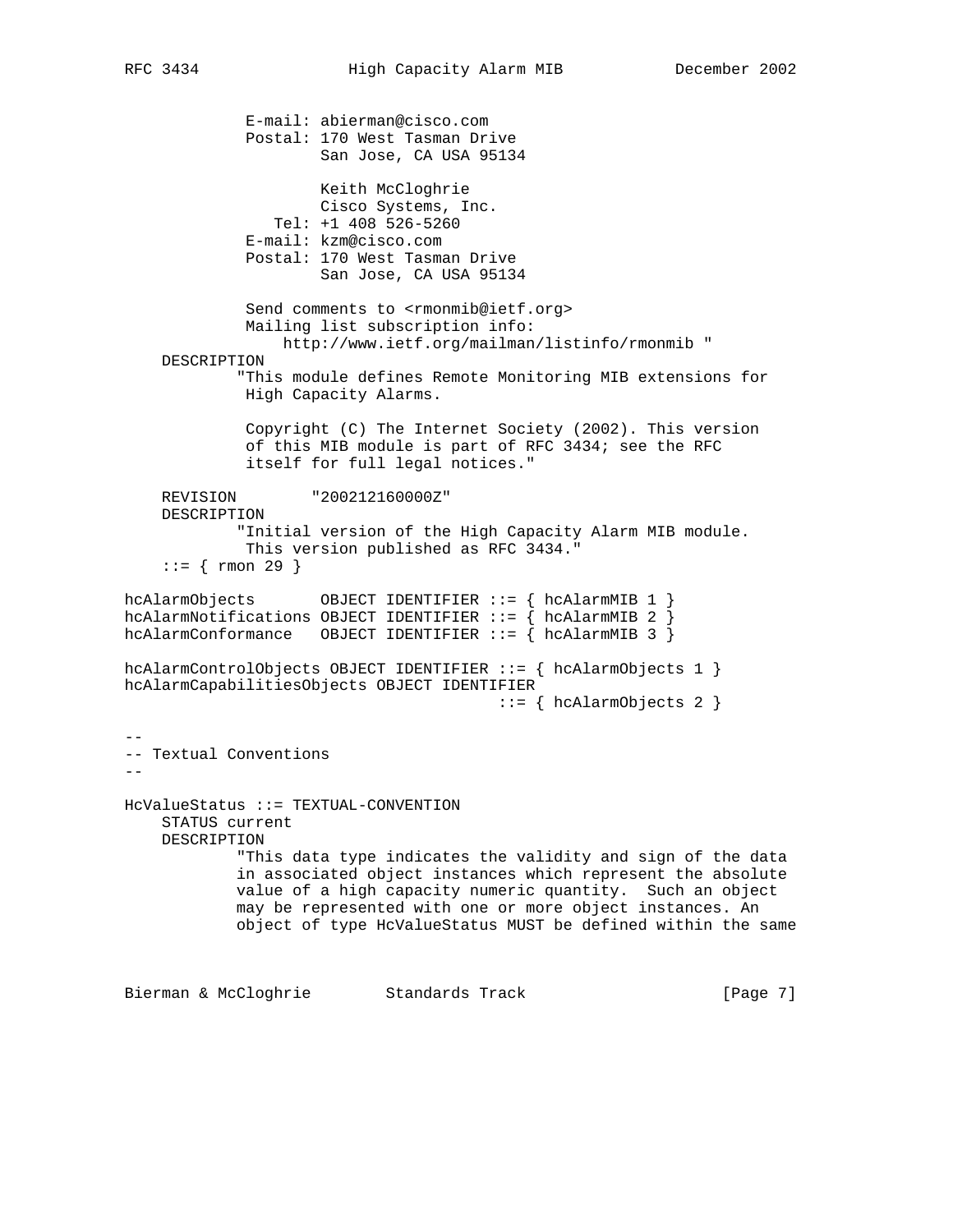structure as the object(s) representing the high capacity absolute value.

 If the associated object instance(s) representing the high capacity absolute value could not be accessed during the sampling interval, and is therefore invalid, then the associated HcValueStatus object will contain the value 'valueNotAvailable(1)'.

 If the associated object instance(s) representing the high capacity absolute value are valid and actual value of the sample is greater than or equal to zero, then the associated HcValueStatus object will contain the value 'valuePositive(2)'.

```
 If the associated object instance(s) representing the high
             capacity absolute value are valid and the actual value of
             the sample is less than zero, then the associated
             HcValueStatus object will contain the value
             'valueNegative(3)'. The associated absolute value should be
             multiplied by -1 to obtain the true sample value."
     SYNTAX INTEGER {
         valueNotAvailable(1),
         valuePositive(2),
         valueNegative(3)
     }
--
-- High Capacity Alarm Table
--
hcAlarmTable OBJECT-TYPE
     SYNTAX SEQUENCE OF HcAlarmEntry
     MAX-ACCESS not-accessible
     STATUS current
     DESCRIPTION
             "A list of entries for the configuration of high capacity
             alarms."
     ::= { hcAlarmControlObjects 1 }
hcAlarmEntry OBJECT-TYPE
     SYNTAX HcAlarmEntry
    MAX-ACCESS not-accessible
     STATUS current
    DESCRIPTION
             "A conceptual row in the hcAlarmTable. Entries are usually
             created in this table by management application action, but
             may also be created by agent action as well."
```
Bierman & McCloghrie Standards Track [Page 8]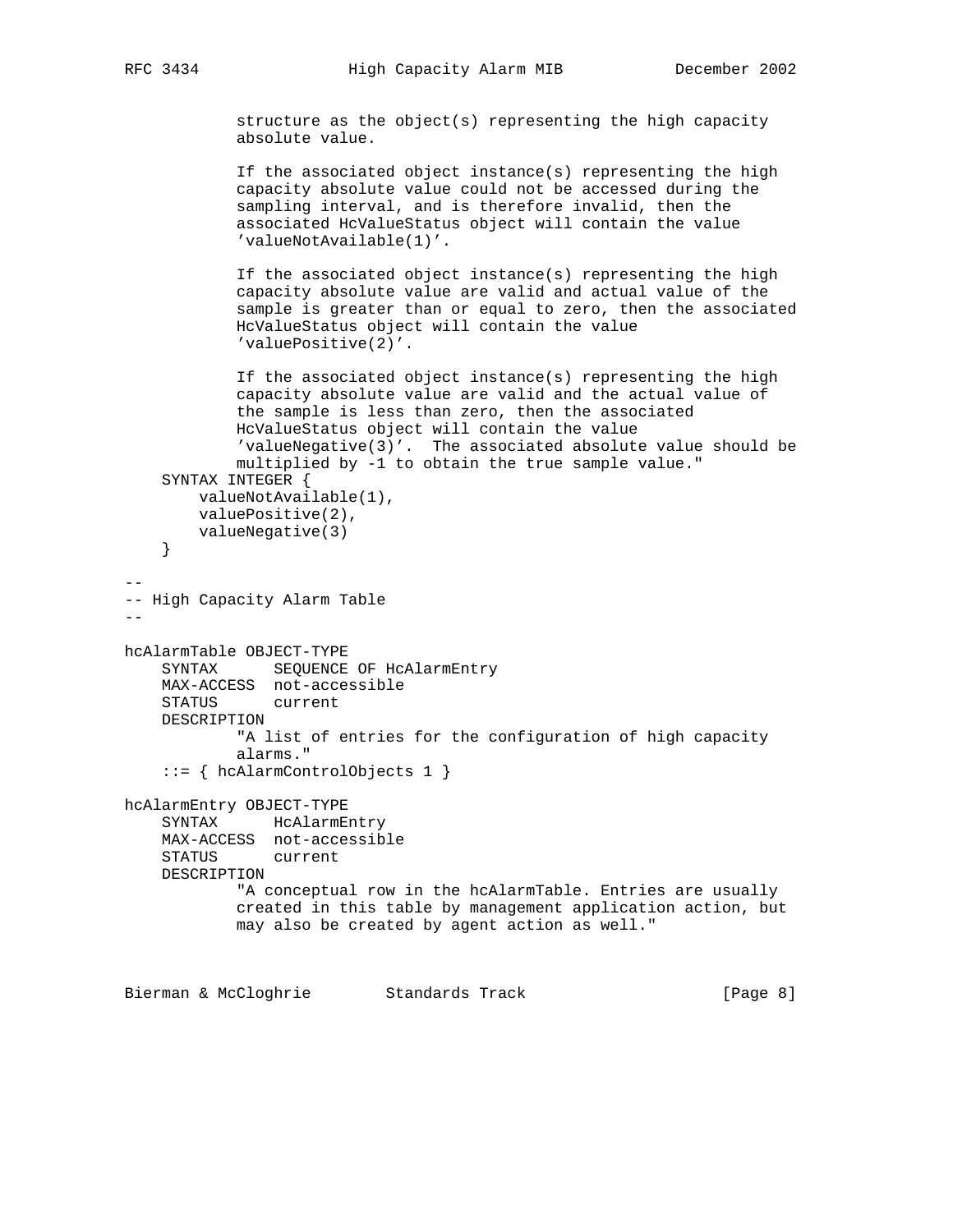```
 INDEX { hcAlarmIndex }
    ::= { hcAlarmTable 1 }
HcAlarmEntry ::= SEQUENCE {
   hcAlarmIndex Integer32,
   hcAlarmInterval Integer32,
    hcAlarmVariable VariablePointer,
   hcAlarmSampleType
hcAlarmAbsValue CounterBasedGauge64,
hcAlarmValueStatus HeValueStatus,
hcAlarmStartupAlarm INTEGER,
 hcAlarmRisingThreshAbsValueLo Unsigned32,
hcAlarmRisingThreshAbsValueHi Unsigned32,
 hcAlarmRisingThresholdValStatus HcValueStatus,
 hcAlarmFallingThreshAbsValueLo Unsigned32,
 hcAlarmFallingThreshAbsValueHi Unsigned32,
    hcAlarmFallingThresholdValStatus HcValueStatus,
 hcAlarmRisingEventIndex Integer32,
 hcAlarmFallingEventIndex Integer32,
hcAlarmValueFailedAttempts Counter32,
hcAlarmOwner Computer Computer Computer
hcAlarmStorageType StorageType,
hcAlarmStatus RowStatus }
hcAlarmIndex OBJECT-TYPE
    SYNTAX Integer32 (1..65535)
    MAX-ACCESS not-accessible
    STATUS current
    DESCRIPTION
           "An arbitrary integer index value used to uniquely identify
           this high capacity alarm entry."
   ::= \{ \text{hclbarmEntry 1 } \}hcAlarmInterval OBJECT-TYPE
 SYNTAX Integer32 (1..2147483647)
 UNITS "seconds"
    MAX-ACCESS read-create
    STATUS current
    DESCRIPTION
           "The interval in seconds over which the data is sampled and
           compared with the rising and falling thresholds. When
           setting this variable, care should be taken in the case of
           deltaValue sampling - the interval should be set short
           enough that the sampled variable is very unlikely to
          increase or decrease by more than 2^{\wedge}63 - 1 during a single
           sampling interval.
```
Bierman & McCloghrie Standards Track (Page 9)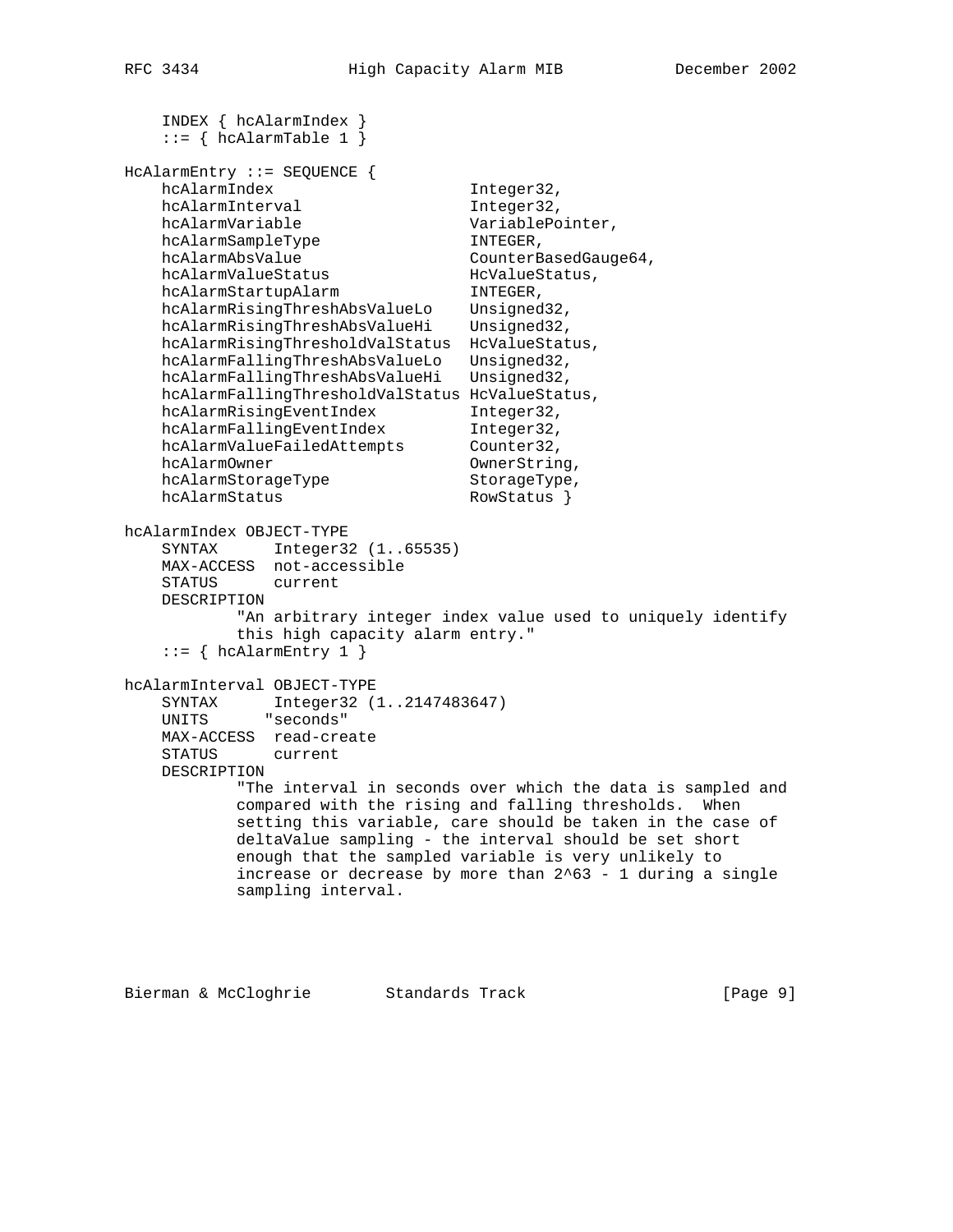This object may not be modified if the associated hcAlarmStatus object is equal to active(1)."  $::=$  { hcAlarmEntry 2 } hcAlarmVariable OBJECT-TYPE SYNTAX VariablePointer MAX-ACCESS read-create STATUS current DESCRIPTION "The object identifier of the particular variable to be sampled. Only variables that resolve to an ASN.1 primitive type of INTEGER (INTEGER, Integer32, Counter32, Counter64, Gauge, or TimeTicks) may be sampled. Because SNMP access control is articulated entirely in terms of the contents of MIB views, no access control mechanism exists that can restrict the value of this object to identify only those objects that exist in a particular MIB view. Because there is thus no acceptable means of restricting the read access that could be obtained through the alarm mechanism, the probe must only grant write access to this object in those views that have read access to all objects on the probe. This object may not be modified if the associated hcAlarmStatus object is equal to active(1)."  $::=$  { hcAlarmEntry 3 } hcAlarmSampleType OBJECT-TYPE SYNTAX INTEGER { absoluteValue(1), deltaValue(2)<br>} } MAX-ACCESS read-create STATUS current DESCRIPTION "The method of sampling the selected variable and calculating the value to be compared against the thresholds. If the value of this object is absoluteValue $(1)$ , the value of the selected variable will be compared directly with the thresholds at the end of the sampling interval. If the value of this object is deltaValue(2), the value of the selected variable at the last sample will be subtracted from the current value, and the difference compared with the thresholds. If the associated hcAlarmVariable instance could not be obtained at the previous sample interval, then a delta Bierman & McCloghrie Standards Track [Page 10]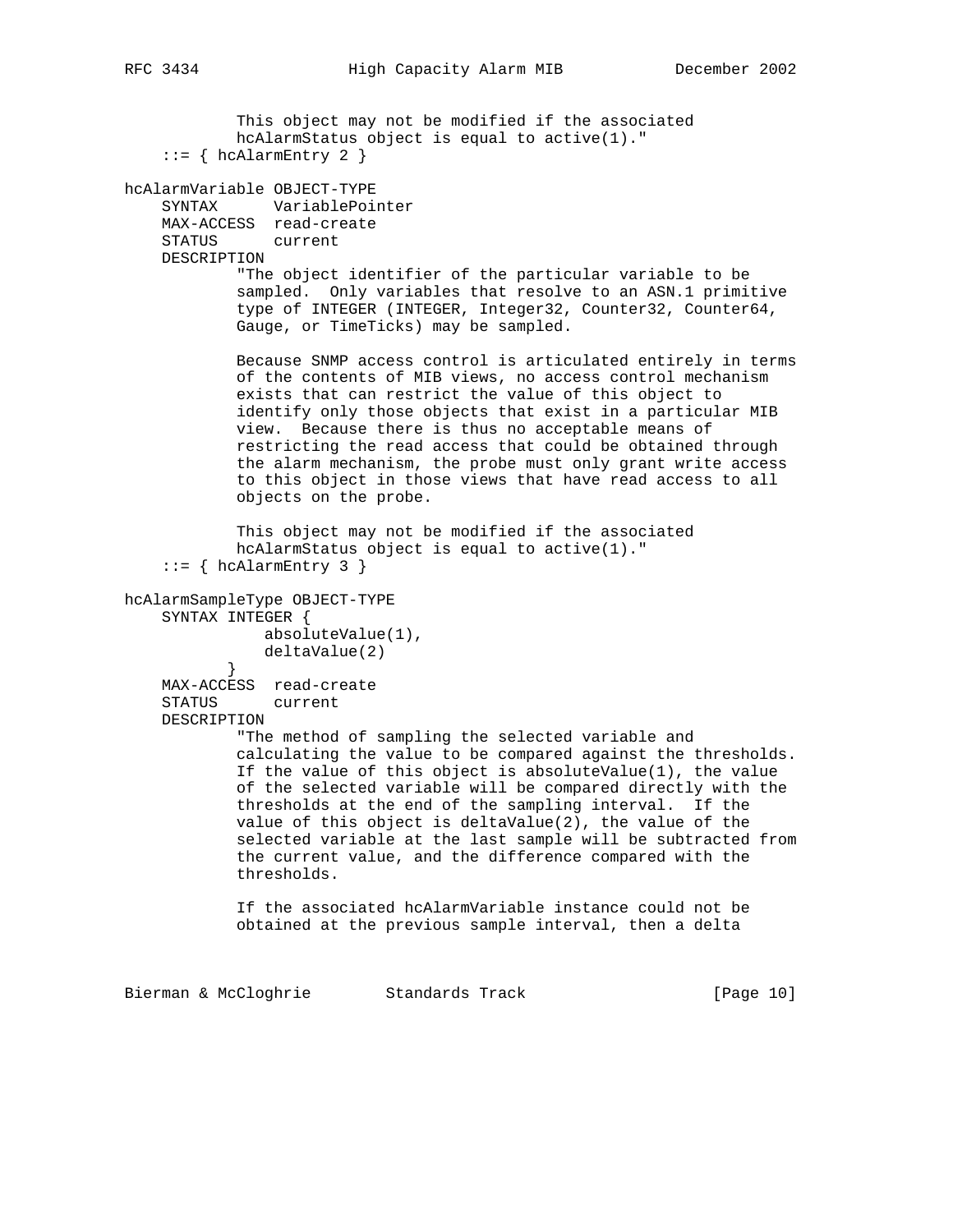```
 sample is not possible, and the value of the associated
             hcAlarmValueStatus object for this interval will be
             valueNotAvailable(1).
             This object may not be modified if the associated
             hcAlarmStatus object is equal to active(1)."
    ::= { hcAlarmEntry 4 }
hcAlarmAbsValue OBJECT-TYPE
     SYNTAX CounterBasedGauge64
     MAX-ACCESS read-only
     STATUS current
     DESCRIPTION
            "The absolute value (i.e., unsigned value) of the
            hcAlarmVariable statistic during the last sampling period.
             The value during the current sampling period is not made
             available until the period is completed.
             To obtain the true value for this sampling interval, the
             associated instance of hcAlarmValueStatus must be checked,
             and the value of this object adjusted as necessary.
             If the MIB instance could not be accessed during the
             sampling interval, then this object will have a value of
             zero and the associated instance of hcAlarmValueStatus will
             be set to 'valueNotAvailable(1)'."
    ::= { hcAlarmEntry 5 }
hcAlarmValueStatus OBJECT-TYPE
     SYNTAX HcValueStatus
    MAX-ACCESS read-only
    STATUS current
     DESCRIPTION
             "This object indicates the validity and sign of the data for
             the hcAlarmAbsValue object, as described in the
            HcValueStatus textual convention."
     ::= { hcAlarmEntry 6 }
hcAlarmStartupAlarm OBJECT-TYPE
     SYNTAX INTEGER {
                  risingAlarm(1),
                  fallingAlarm(2),
                  risingOrFallingAlarm(3)
 }
     MAX-ACCESS read-create
     STATUS current
     DESCRIPTION
             "The alarm that may be sent when this entry is first set to
```
Bierman & McCloghrie Standards Track [Page 11]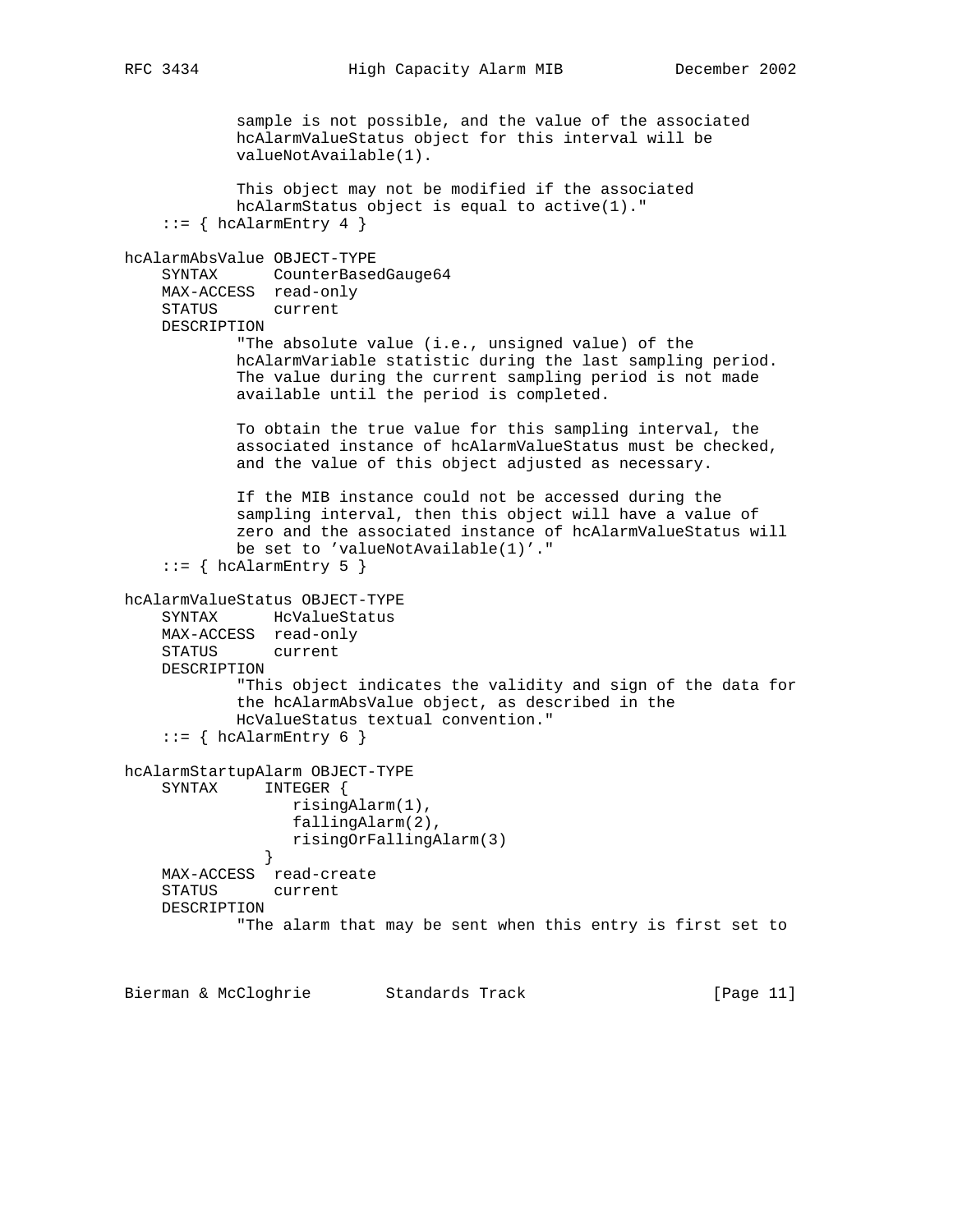active. If the first sample after this entry becomes active is greater than or equal to the rising threshold and this object is equal to risingAlarm(1) or risingOrFallingAlarm(3), then a single rising alarm will be generated. If the first sample after this entry becomes valid is less than or equal to the falling threshold and this object is equal to fallingAlarm(2) or risingOrFallingAlarm(3), then a single falling alarm will be generated. This object may not be modified if the associated hcAlarmStatus object is equal to active(1)."  $::=$  { hcAlarmEntry 7 } hcAlarmRisingThreshAbsValueLo OBJECT-TYPE SYNTAX Unsigned32 MAX-ACCESS read-create STATUS DESCRIPTION "The lower 32 bits of the absolute value for threshold for the sampled statistic. The actual threshold value is determined by the associated instances of the hcAlarmRisingThreshAbsValueHi and hcAlarmRisingThresholdValStatus objects, as follows: ABS(threshold) = hcAlarmRisingThreshAbsValueLo + (hcAlarmRisingThreshAbsValueHi \* 2^^32) The absolute value of the threshold is adjusted as required, as described in the HcValueStatus textual convention. These three object instances are conceptually combined to represent the rising threshold for this entry. When the current sampled value is greater than or equal to

 this threshold, and the value at the last sampling interval was less than this threshold, a single event will be generated. A single event will also be generated if the first sample after this entry becomes valid is greater than or equal to this threshold and the associated hcAlarmStartupAlarm is equal to risingAlarm(1) or risingOrFallingAlarm(3).

 After a rising event is generated, another such event will not be generated until the sampled value falls below this threshold and reaches the threshold identified by the hcAlarmFallingThreshAbsValueLo, hcAlarmFallingThreshAbsValueHi, and hcAlarmFallingThresholdValStatus objects.

Bierman & McCloghrie Standards Track [Page 12]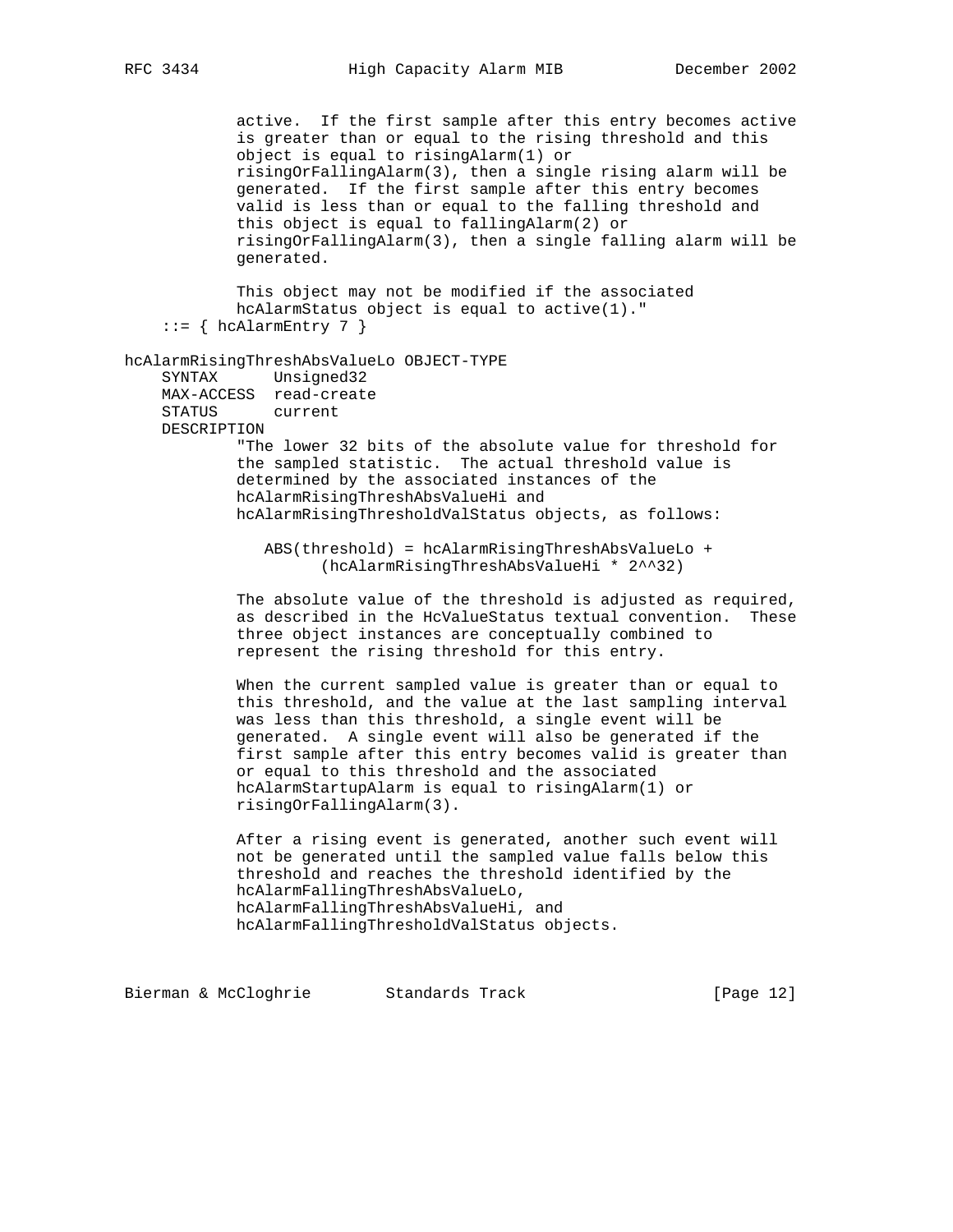This object may not be modified if the associated hcAlarmStatus object is equal to active(1)."  $::=$  { hcAlarmEntry 8 } hcAlarmRisingThreshAbsValueHi OBJECT-TYPE SYNTAX Unsigned32 MAX-ACCESS read-create STATUS current DESCRIPTION "The upper 32 bits of the absolute value for threshold for the sampled statistic. The actual threshold value is determined by the associated instances of the hcAlarmRisingThreshAbsValueLo and hcAlarmRisingThresholdValStatus objects, as follows: ABS(threshold) = hcAlarmRisingThreshAbsValueLo + (hcAlarmRisingThreshAbsValueHi \* 2^^32) The absolute value of the threshold is adjusted as required, as described in the HcValueStatus textual convention. These three object instances are conceptually combined to represent the rising threshold for this entry. When the current sampled value is greater than or equal to this threshold, and the value at the last sampling interval was less than this threshold, a single event will be generated. A single event will also be generated if the first sample after this entry becomes valid is greater than or equal to this threshold and the associated hcAlarmStartupAlarm is equal to risingAlarm(1) or risingOrFallingAlarm(3).

> After a rising event is generated, another such event will not be generated until the sampled value falls below this threshold and reaches the threshold identified by the hcAlarmFallingThreshAbsValueLo, hcAlarmFallingThreshAbsValueHi, and hcAlarmFallingThresholdValStatus objects.

 This object may not be modified if the associated hcAlarmStatus object is equal to active(1)."  $::=$  { hcAlarmEntry 9 }

hcAlarmRisingThresholdValStatus OBJECT-TYPE SYNTAX HcValueStatus MAX-ACCESS read-create STATUS current

Bierman & McCloghrie Standards Track [Page 13]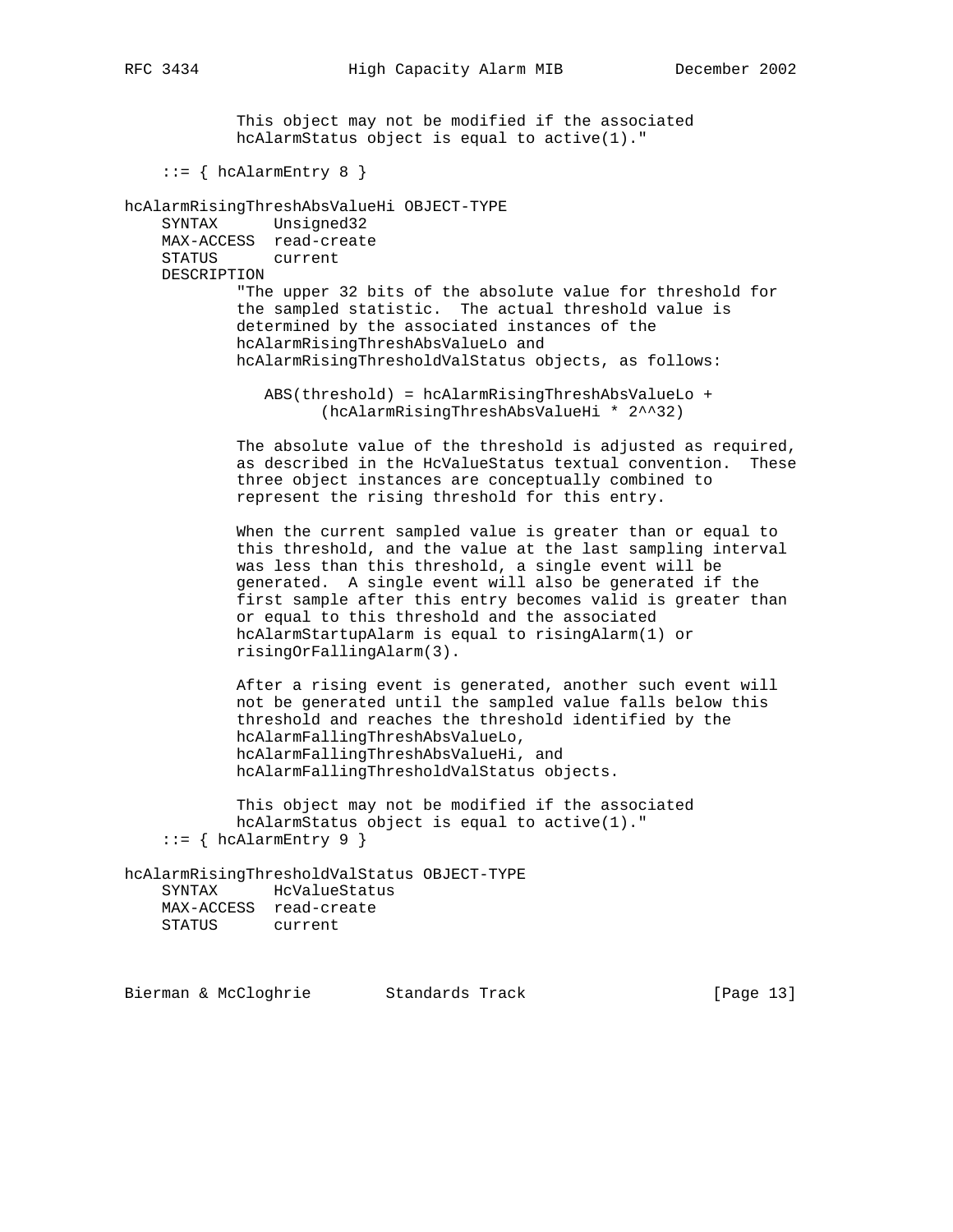DESCRIPTION "This object indicates the sign of the data for the rising threshold, as defined by the hcAlarmRisingThresAbsValueLo and hcAlarmRisingThresAbsValueHi objects, as described in the HcValueStatus textual convention. The enumeration 'valueNotAvailable(1)' is not allowed, and the associated hcAlarmStatus object cannot be equal to 'active(1)' if this object is set to this value. This object may not be modified if the associated hcAlarmStatus object is equal to active(1)."  $::=$  { hcAlarmEntry 10 } hcAlarmFallingThreshAbsValueLo OBJECT-TYPE SYNTAX Unsigned32 MAX-ACCESS read-create STATUS DESCRIPTION "The lower 32 bits of the absolute value for threshold for the sampled statistic. The actual threshold value is determined by the associated instances of the hcAlarmFallingThreshAbsValueHi and hcAlarmFallingThresholdValStatus objects, as follows: ABS(threshold) = hcAlarmFallingThreshAbsValueLo + (hcAlarmFallingThreshAbsValueHi \* 2^^32) The absolute value of the threshold is adjusted as required, as described in the HcValueStatus textual convention. These three object instances are conceptually combined to represent the falling threshold for this entry. When the current sampled value is less than or equal to this threshold, and the value at the last sampling interval was greater than this threshold, a single event will be generated. A single event will also be generated if the first sample after this entry becomes valid is less than or equal to this threshold and the associated hcAlarmStartupAlarm is equal to fallingAlarm(2) or risingOrFallingAlarm(3). After a falling event is generated, another such event will not be generated until the sampled value rises above this threshold and reaches the threshold identified by the hcAlarmRisingThreshAbsValueLo, hcAlarmRisingThreshAbsValueHi, and hcAlarmRisingThresholdValStatus objects.

Bierman & McCloghrie Standards Track [Page 14]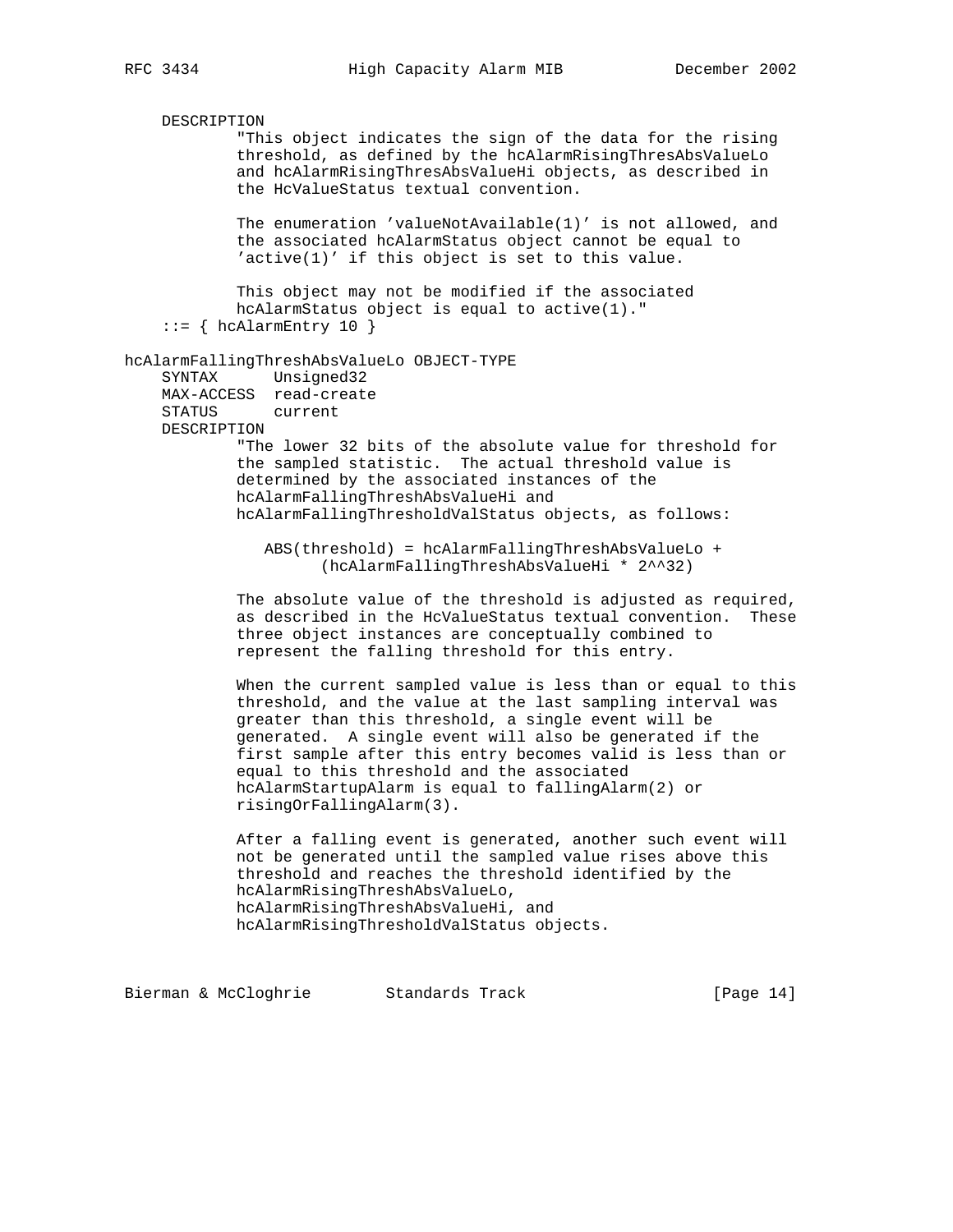This object may not be modified if the associated hcAlarmStatus object is equal to active(1)."  $::=$  { hcAlarmEntry 11 } hcAlarmFallingThreshAbsValueHi OBJECT-TYPE SYNTAX Unsigned32 MAX-ACCESS read-create STATUS current DESCRIPTION "The upper 32 bits of the absolute value for threshold for the sampled statistic. The actual threshold value is determined by the associated instances of the hcAlarmFallingThreshAbsValueLo and hcAlarmFallingThresholdValStatus objects, as follows: ABS(threshold) = hcAlarmFallingThreshAbsValueLo + (hcAlarmFallingThreshAbsValueHi \* 2^^32) The absolute value of the threshold is adjusted as required, as described in the HcValueStatus textual convention. These three object instances are conceptually combined to represent the falling threshold for this entry. When the current sampled value is less than or equal to this threshold, and the value at the last sampling interval was greater than this threshold, a single event will be generated. A single event will also be generated if the first sample after this entry becomes valid is less than or equal to this threshold and the associated hcAlarmStartupAlarm is equal to fallingAlarm(2) or risingOrFallingAlarm(3). After a falling event is generated, another such event will not be generated until the sampled value rises above this threshold and reaches the threshold identified by the hcAlarmRisingThreshAbsValueLo, hcAlarmRisingThreshAbsValueHi, and hcAlarmRisingThresholdValStatus objects. This object may not be modified if the associated hcAlarmStatus object is equal to active(1)."  $::=$  { hcAlarmEntry 12 } hcAlarmFallingThresholdValStatus OBJECT-TYPE SYNTAX HcValueStatus MAX-ACCESS read-create STATUS current DESCRIPTION Bierman & McCloghrie Standards Track [Page 15]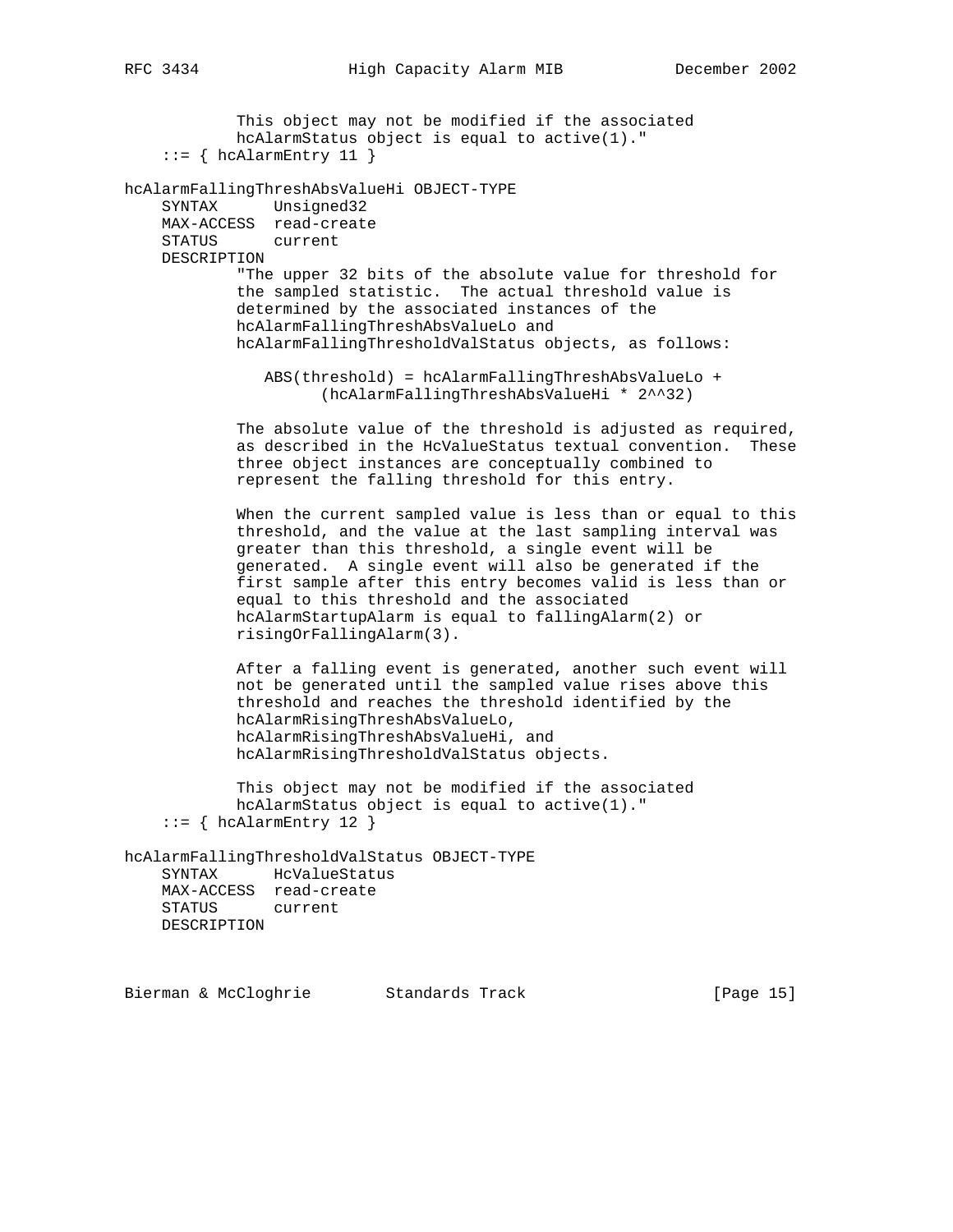"This object indicates the sign of the data for the falling threshold, as defined by the hcAlarmFallingThreshAbsValueLo and hcAlarmFallingThreshAbsValueHi objects, as described in the HcValueStatus textual convention. The enumeration 'valueNotAvailable(1)' is not allowed, and the associated hcAlarmStatus object cannot be equal to 'active(1)' if this object is set to this value. This object may not be modified if the associated hcAlarmStatus object is equal to active(1)."  $::=$  { hcAlarmEntry 13 } hcAlarmRisingEventIndex OBJECT-TYPE SYNTAX Integer32 (0..65535) MAX-ACCESS read-create STATUS current DESCRIPTION "The index of the eventEntry that is used when a rising threshold is crossed. The eventEntry identified by a particular value of this index is the same as identified by the same value of the eventIndex object. If there is no corresponding entry in the eventTable, then no association exists. In particular, if this value is zero, no associated event will be generated, as zero is not a valid event index. This object may not be modified if the associated hcAlarmStatus object is equal to active(1)."  $::=$  { hcAlarmEntry 14 } hcAlarmFallingEventIndex OBJECT-TYPE SYNTAX Integer32 (0..65535) MAX-ACCESS read-create STATUS current DESCRIPTION "The index of the eventEntry that is used when a falling threshold is crossed. The eventEntry identified by a particular value of this index is the same as identified by the same value of the eventIndex object. If there is no corresponding entry in the eventTable, then no association exists. In particular, if this value is zero, no associated event will be generated, as zero is not a valid event index. This object may not be modified if the associated hcAlarmStatus object is equal to active(1)."  $::=$  { hcAlarmEntry 15 }

hcAlarmValueFailedAttempts OBJECT-TYPE

Bierman & McCloghrie Standards Track [Page 16]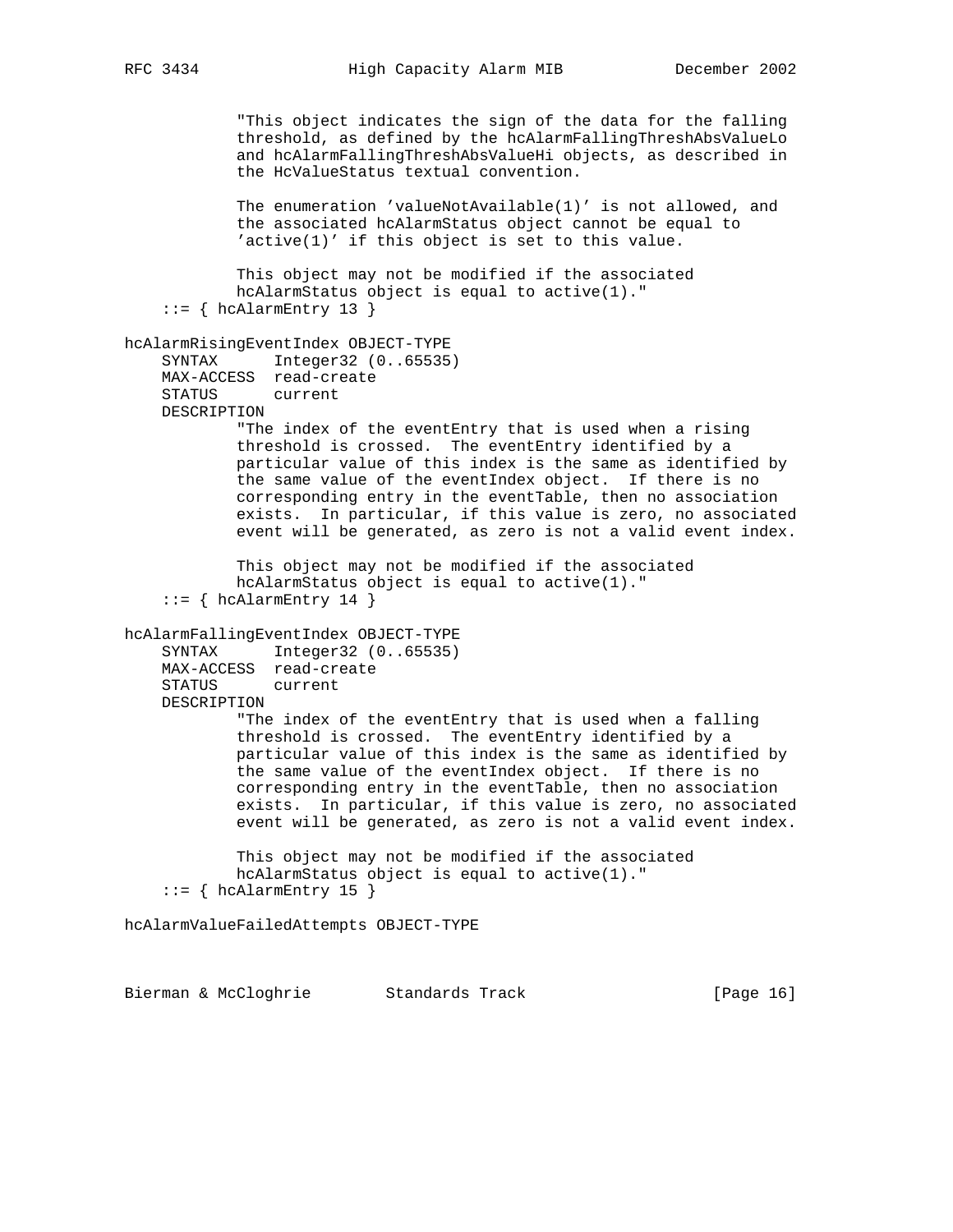```
 MAX-ACCESS read-only
     STATUS current
     DESCRIPTION
             "The number of times the associated hcAlarmVariable instance
             was polled on behalf of this hcAlarmEntry, (while in the
             active state) and the value was not available. This counter
             may experience a discontinuity if the agent restarts,
             indicated by the value of sysUpTime."
    ::= { hcAlarmEntry 16 }
hcAlarmOwner OBJECT-TYPE
     SYNTAX OwnerString
     MAX-ACCESS read-create
     STATUS current
     DESCRIPTION
             "The entity that configured this entry and is therefore
             using the resources assigned to it."
    ::= { hcAlarmEntry 17 }
hcAlarmStorageType OBJECT-TYPE
     SYNTAX StorageType
     MAX-ACCESS read-create
    STATUS current
    DESCRIPTION
             "The type of non-volatile storage configured for this entry.
            If this object is equal to 'permanent(4)', then the
             associated hcAlarmRisingEventIndex and
             hcAlarmFallingEventIndex objects must be writable."
    ::= { hcAlarmEntry 18 }
hcAlarmStatus OBJECT-TYPE
     SYNTAX RowStatus
     MAX-ACCESS read-create
     STATUS current
     DESCRIPTION
             "The status of this row.
             An entry MUST NOT exist in the active state unless all
             objects in the entry have an appropriate value, as described
             in the description clause for each writable object.
             The hcAlarmStatus object may be modified if the associated
             instance of this object is equal to active(1),
             notInService(2), or notReady(3). All other writable objects
             may be modified if the associated instance of this object is
             equal to notInService(2) or notReady(3)."
    ::= { hcAlarmEntry 19 }
```
Bierman & McCloghrie Standards Track [Page 17]

SYNTAX Counter32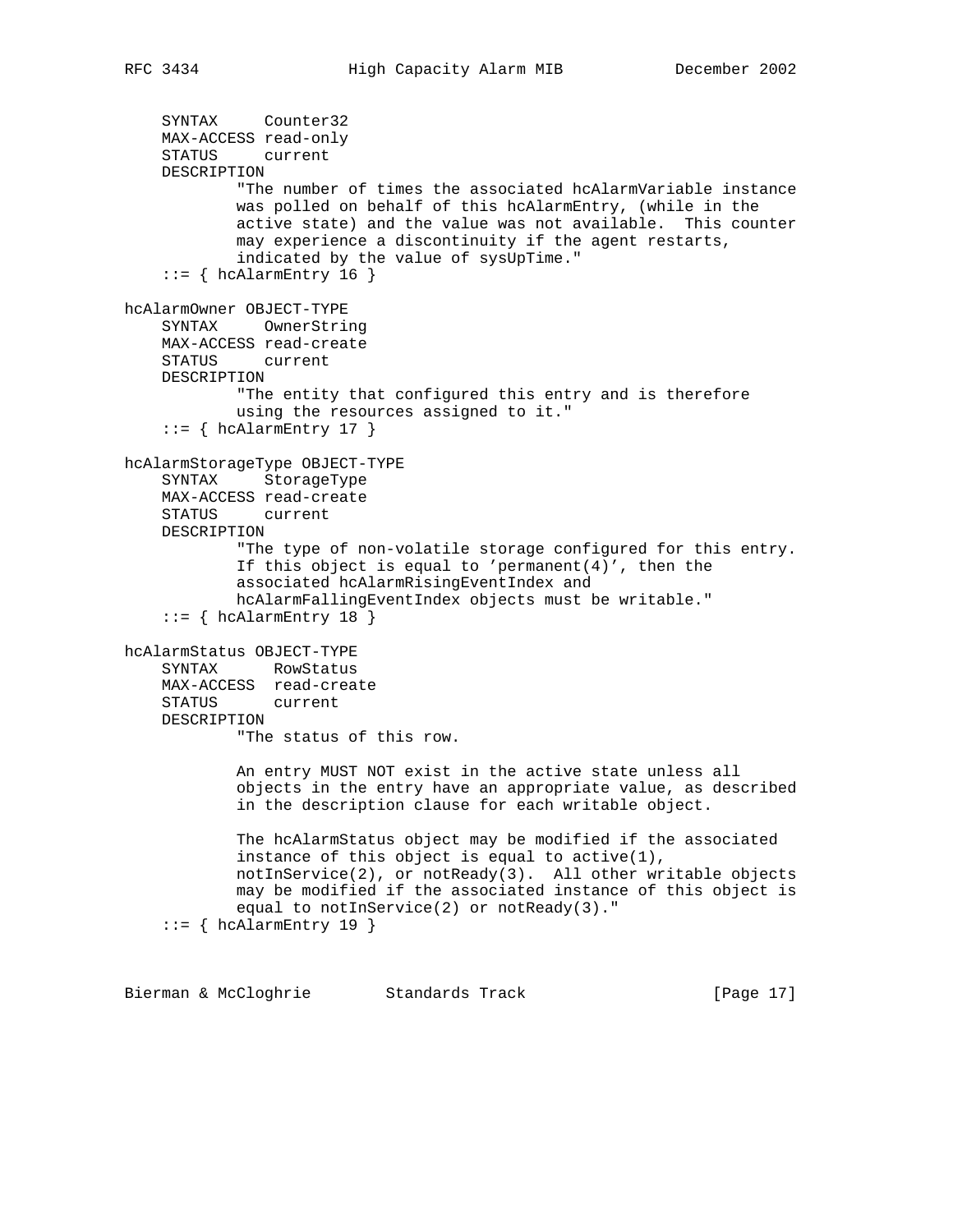```
--
-- Capabilities
--
hcAlarmCapabilities OBJECT-TYPE
     SYNTAX BITS {
       hcAlarmCreation(0),
        hcAlarmNvStorage(1)
     }
     MAX-ACCESS read-only
     STATUS current
     DESCRIPTION
             "An indication of the high capacity alarm capabilities
             supported by this agent.
             If the 'hcAlarmCreation' BIT is set, then this agent allows
             NMS applications to create entries in the hcAlarmTable.
             If the 'hcAlarmNvStorage' BIT is set, then this agent allows
             entries in the hcAlarmTable which will be recreated after a
             system restart, as controlled by the hcAlarmStorageType
             object."
     ::= { hcAlarmCapabilitiesObjects 1 }
--
-- Notifications
--
hcAlarmNotifPrefix OBJECT IDENTIFIER
       ::= { hcAlarmNotifications 0 }
hcRisingAlarm NOTIFICATION-TYPE
     OBJECTS { hcAlarmVariable,
                hcAlarmSampleType,
                hcAlarmAbsValue,
                hcAlarmValueStatus,
                hcAlarmRisingThreshAbsValueLo,
                hcAlarmRisingThreshAbsValueHi,
                hcAlarmRisingThresholdValStatus,
                hcAlarmRisingEventIndex }
     STATUS current
     DESCRIPTION
             "The SNMP notification that is generated when a high
             capacity alarm entry crosses its rising threshold and
             generates an event that is configured for sending SNMP
             traps.
             The hcAlarmEntry object instances identified in the OBJECTS
```
Bierman & McCloghrie Standards Track [Page 18]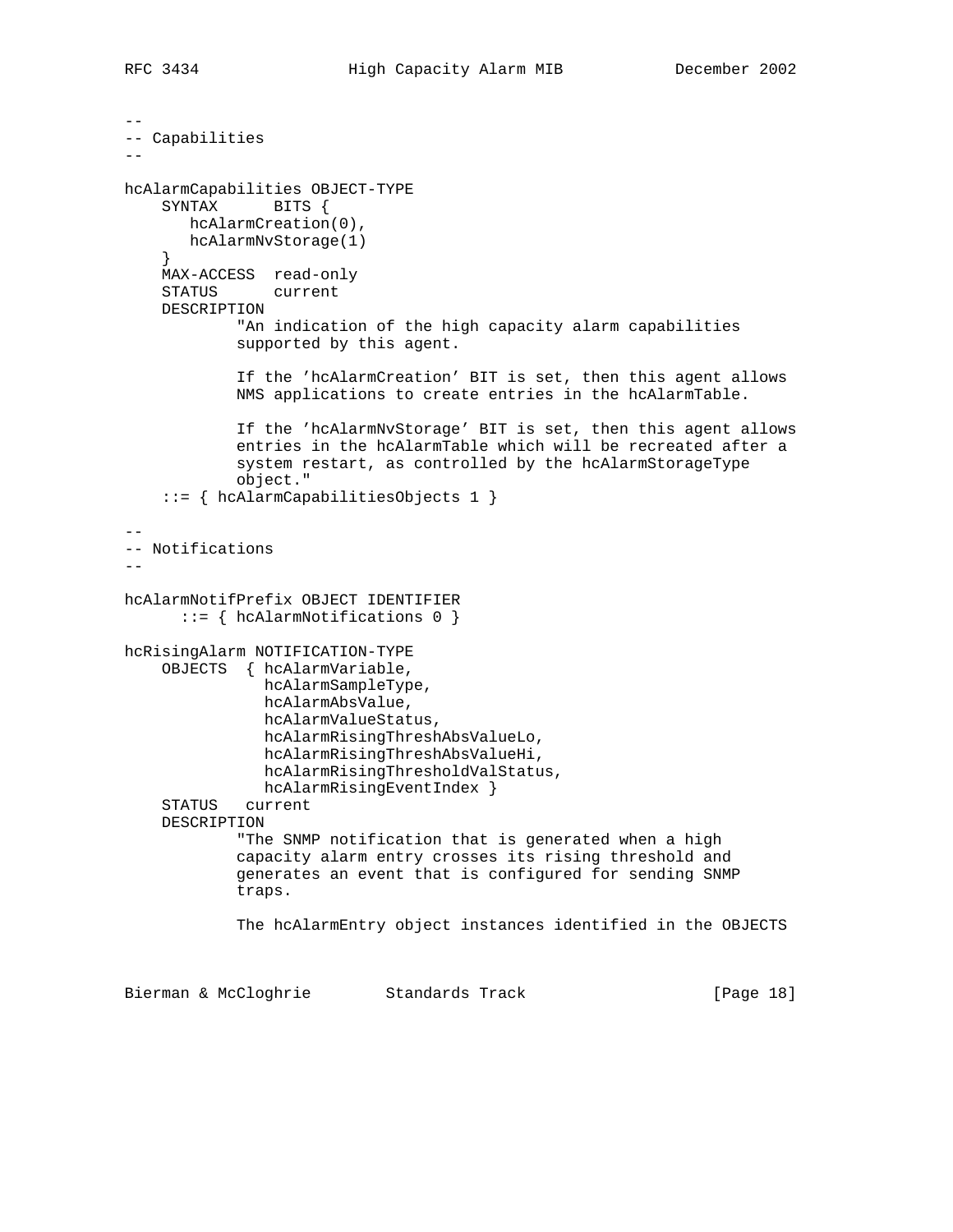```
 clause are from the entry that causes this notification to
             be generated."
      ::= { hcAlarmNotifPrefix 1 }
hcFallingAlarm NOTIFICATION-TYPE
     OBJECTS { hcAlarmVariable,
               hcAlarmSampleType,
               hcAlarmAbsValue,
               hcAlarmValueStatus,
               hcAlarmFallingThreshAbsValueLo,
               hcAlarmFallingThreshAbsValueHi,
               hcAlarmFallingThresholdValStatus,
              hcAlarmFallingEventIndex }
     STATUS current
     DESCRIPTION
             "The SNMP notification that is generated when a high
             capacity alarm entry crosses its falling threshold and
             generates an event that is configured for sending SNMP
             traps.
             The hcAlarmEntry object instances identified in the OBJECTS
             clause are from the entry that causes this notification to
             be generated."
      ::= { hcAlarmNotifPrefix 2 }
--
-- Conformance Section
--
hcAlarmCompliances OBJECT IDENTIFIER ::= { hcAlarmConformance 1 }
hcAlarmGroups OBJECT IDENTIFIER := \begin{cases} \text{hch} \\ \text{hch} \end{cases} halarmConformance 2 \}hcAlarmCompliance MODULE-COMPLIANCE
     STATUS current
     DESCRIPTION
             "Describes the requirements for conformance to the High
             Capacity Alarm MIB."
     MODULE -- this module
         MANDATORY-GROUPS {
                            hcAlarmControlGroup,
                            hcAlarmCapabilitiesGroup,
                            hcAlarmNotificationsGroup
 }
     MODULE RMON-MIB
         MANDATORY-GROUPS { rmonEventGroup }
     ::= { hcAlarmCompliances 1 }
Bierman & McCloghrie Standards Track [Page 19]
```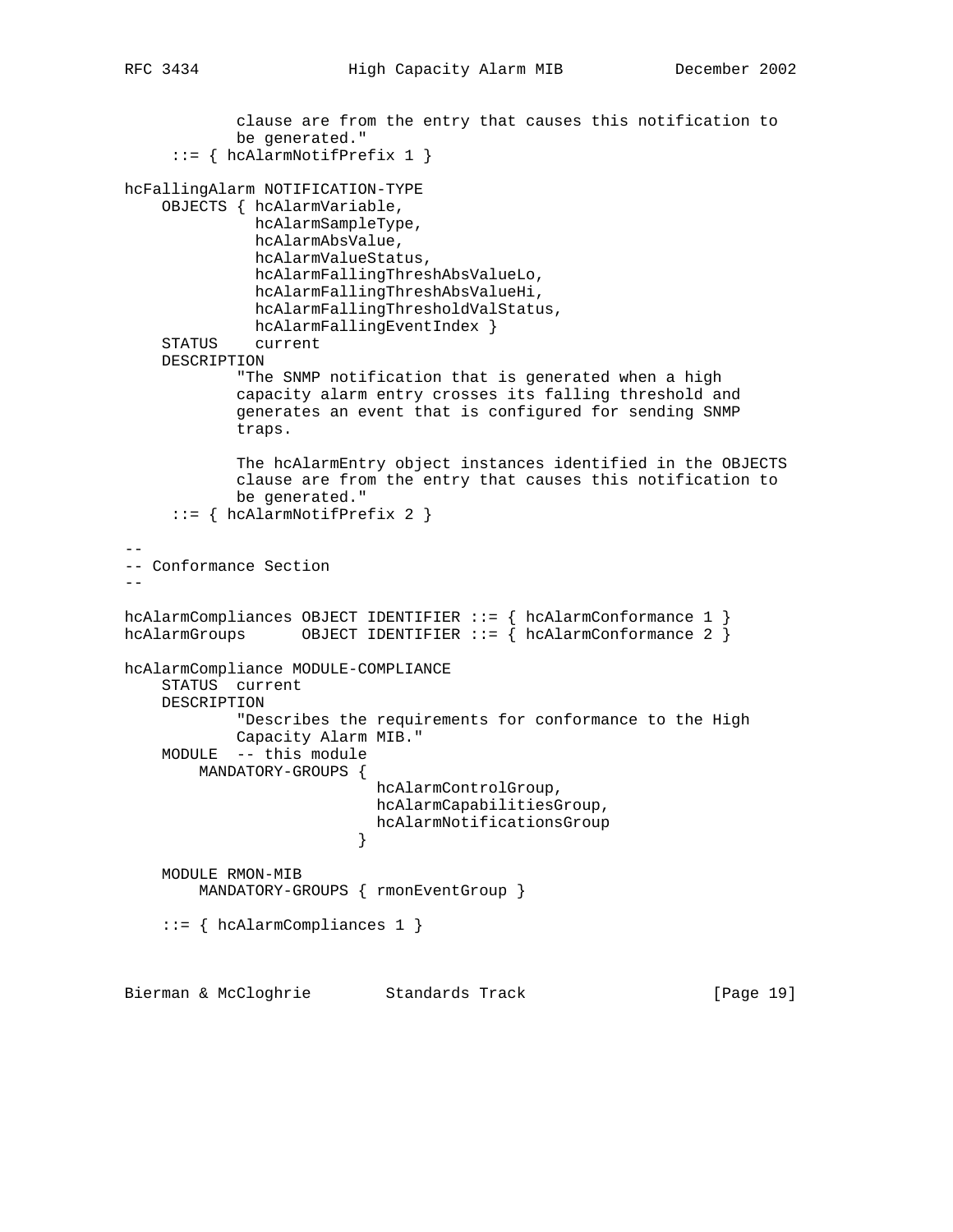```
-- Object Groups
hcAlarmControlGroup OBJECT-GROUP
     OBJECTS {
              hcAlarmInterval,
              hcAlarmVariable,
              hcAlarmSampleType,
              hcAlarmAbsValue,
              hcAlarmValueStatus,
              hcAlarmStartupAlarm,
              hcAlarmRisingThreshAbsValueLo,
              hcAlarmRisingThreshAbsValueHi,
              hcAlarmRisingThresholdValStatus,
              hcAlarmFallingThreshAbsValueLo,
              hcAlarmFallingThreshAbsValueHi,
              hcAlarmFallingThresholdValStatus,
              hcAlarmRisingEventIndex,
              hcAlarmFallingEventIndex,
              hcAlarmValueFailedAttempts,
              hcAlarmOwner,
              hcAlarmStorageType,
              hcAlarmStatus
 }
     STATUS current
     DESCRIPTION
             "A collection of objects used to configure entries for high
             capacity alarm threshold monitoring purposes."
    ::= { hcAlarmGroups 1 }
hcAlarmCapabilitiesGroup OBJECT-GROUP
     OBJECTS {
              hcAlarmCapabilities
     }
     STATUS current
     DESCRIPTION
             "A collection of objects used to indicate an agent's high
             capacity alarm threshold monitoring capabilities."
    ::= { hcAlarmGroups 2 }
hcAlarmNotificationsGroup NOTIFICATION-GROUP
     NOTIFICATIONS {
             hcRisingAlarm,
             hcFallingAlarm
     }
     STATUS current
     DESCRIPTION
             "A collection of notifications to deliver information
             related to a high capacity rising or falling threshold event
```
Bierman & McCloghrie Standards Track [Page 20]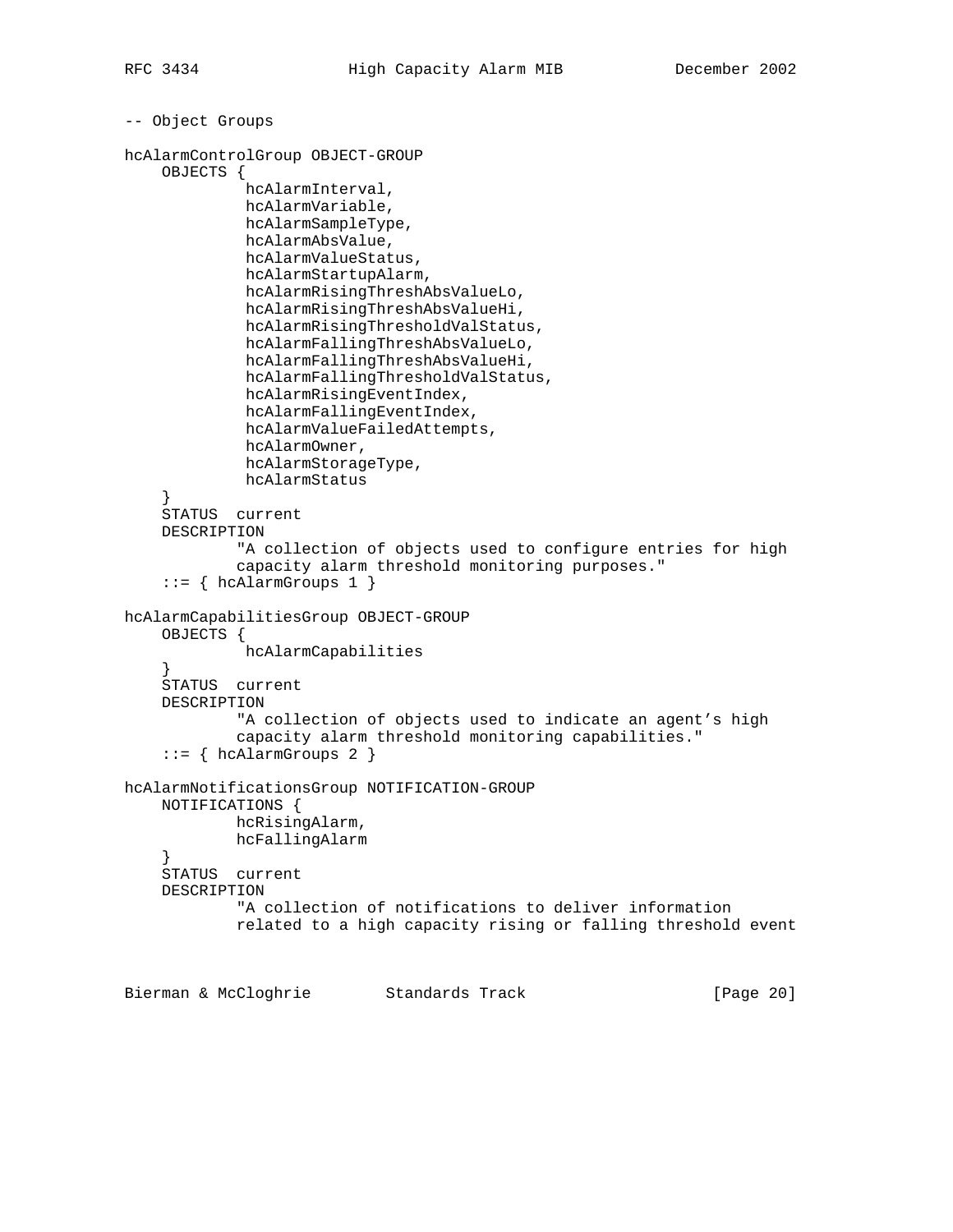```
 to a management application."
::= { hcAlarmGroups 3 }
```
## END

6. Intellectual Property

 The IETF takes no position regarding the validity or scope of any intellectual property or other rights that might be claimed to pertain to the implementation or use of the technology described in this document or the extent to which any license under such rights might or might not be available; neither does it represent that it has made any effort to identify any such rights. Information on the IETF's procedures with respect to rights in standards-track and standards-related documentation can be found in BCP-11. Copies of claims of rights made available for publication and any assurances of licenses to be made available, or the result of an attempt made to obtain a general license or permission for the use of such proprietary rights by implementors or users of this specification can be obtained from the IETF Secretariat.

 The IETF invites any interested party to bring to its attention any copyrights, patents or patent applications, or other proprietary rights which may cover technology that may be required to practice this standard. Please address the information to the IETF Executive Director.

7. Acknowledgements

 This memo is a product of the RMONMIB working group, and is based on existing alarmTable objects in the RMON-1 MIB module [RFC2819]. In order to maintain the RMON 'look-and-feel' and semantic consistency, some of Steve Waldbusser's text from [RFC2819] has been adapted for use in this MIB.

8. Normative References

 [RFC2026] Bradner, S., "The Internet Standards Process -- Revision 3", BCP 9, RFC 2026, October 1996.

 [RFC2119] Bradner, S., "Key words for use in RFCs to Indicate Requirement Levels", BCP 14, RFC 2119, March 1997.

Bierman & McCloghrie Standards Track [Page 21]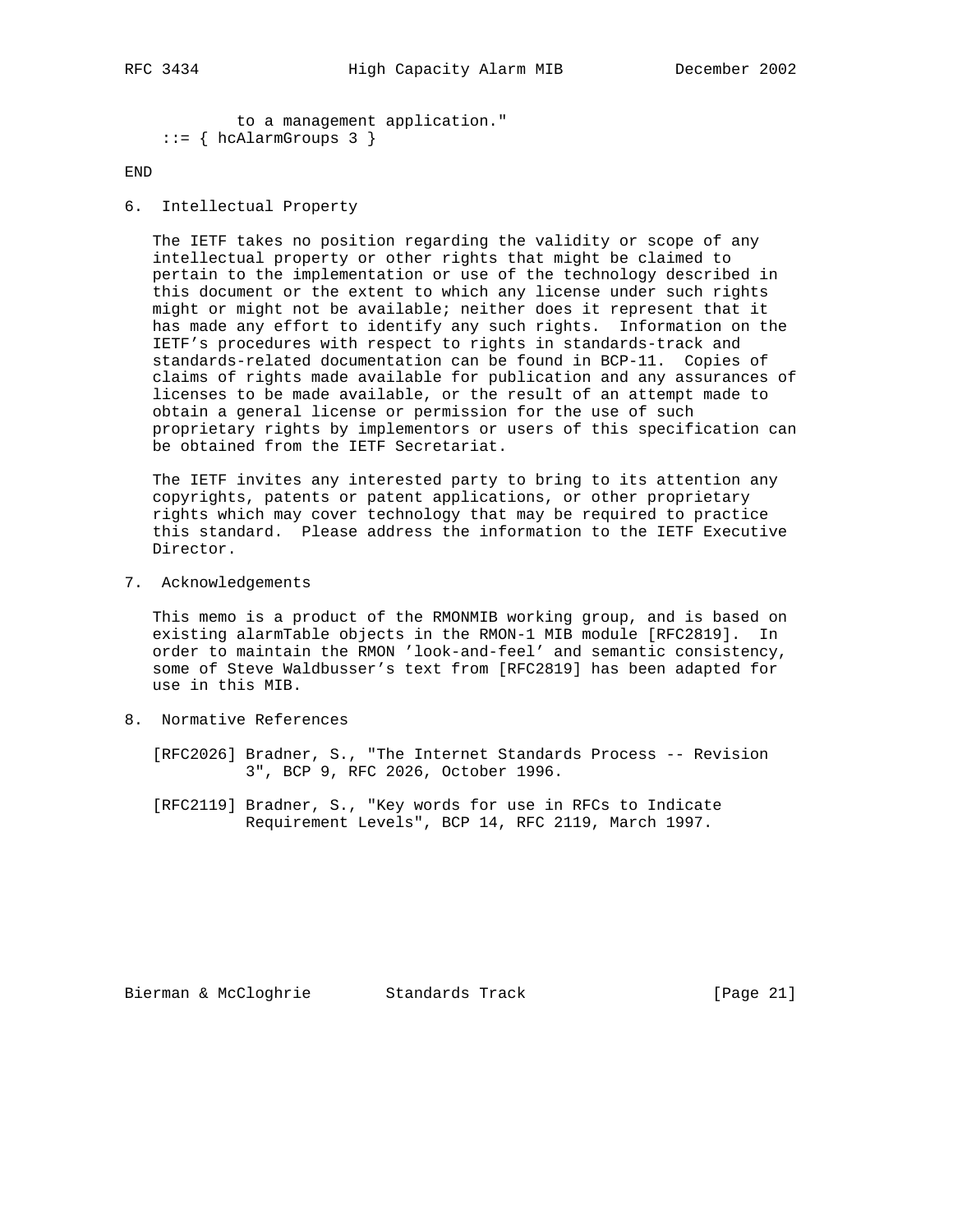- [RFC2578] McCloghrie, K., Perkins, D., Schoenwaelder, J., Case, J., Rose, M. and S. Waldbusser, "Structure of Management Information Version 2 (SMIv2)", STD 58, RFC 2578, April 1999.
- [RFC2579] McCloghrie, K., Perkins, D., Schoenwaelder, J., Case, J., Rose, M. and S. Waldbusser, "Textual Conventions for SMIv2", STD 58, RFC 2579, April 1999.
- [RFC2580] McCloghrie, K., Perkins, D., Schoenwaelder, J., Case, J., Rose, M. and S. Waldbusser, "Conformance Statements for SMIv2", RFC 2580, STD 58, April 1999.
- [RFC2819] Waldbusser, S., "Remote Network Monitoring Management Information Base", STD 59, RFC 2819, May 2000.
- [RFC3414] Blumenthal, U. and B. Wijnen, "User-based Security Model (USM) for version 3 of the Simple Network Management Protocol (SNMPv3)", STD 62, RFC 3414, December 2002.
- [RFC3415] Wijnen, B., Presuhn, R. and K. McCloghrie, "View-based Access Control Model (VACM) for the Simple Network Management Protocol (SNMP)", STD 62, RFC 3415, December 2002.
- 9. Informative References
	- [RFC3410] Case, J., Mundy, R., Partain, D. and B. Stewart, "Introduction and Applicability Statements for Internet- Standard Management Framework", RFC 3410, December 2002.
	- [RFC2863] McCloghrie, K. and F. Kastenholz, "The Interfaces Group MIB", RFC 2863, June, 2000.
- 10. Security Considerations

 There are a number of management objects defined in this MIB that have a MAX-ACCESS clause of read-write and/or read-create. Such objects may be considered sensitive or vulnerable in some network environments. The support for SET operations in a non-secure environment without proper protection can have a negative effect on network operations.

 There are a number of managed objects in this MIB that may contain sensitive information. These are:

 hcAlarmAbsValue hcAlarmValueStatus

Bierman & McCloghrie Standards Track [Page 22]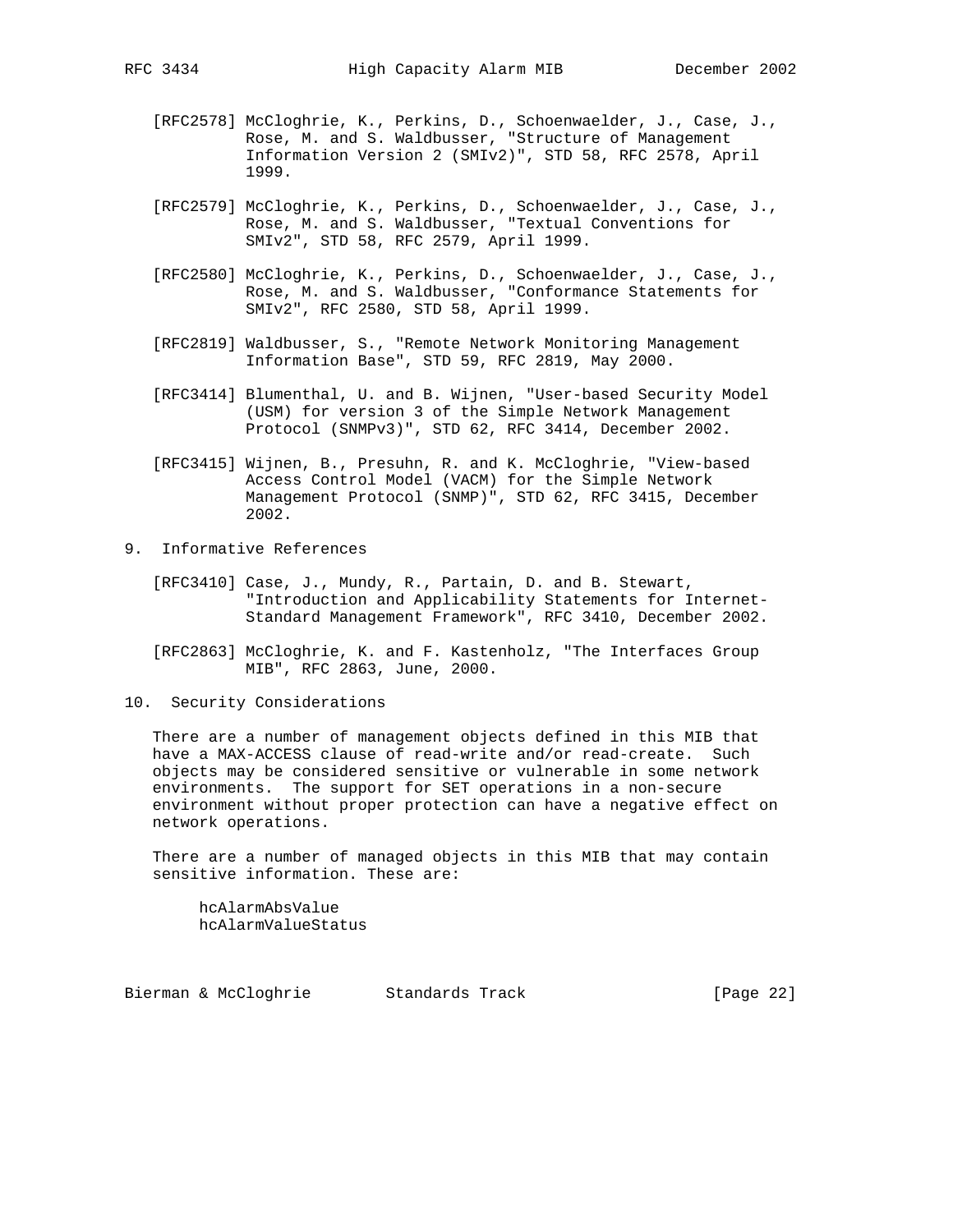These objects are used together, and may expose the values of particular MIB instances, as identified by associated instances of the hcAlarmVariable object.

hcAlarmVariable

 This object identifies the object instance that the associated hcAlarmEntry will periodically sample. Because SNMP access control is articulated entirely in terms of the contents of MIB views, no access control mechanism exists that can restrict the value of this object to identify only those objects that exist in a particular MIB view. Thus, because there is no acceptable means of restricting the read access that could be obtained through the alarm mechanism, the probe must only grant write access to this object in those views that have read access to all objects on the probe.

 SNMPv1 by itself is not a secure environment. Even if the network itself is secure (for example by using IPSec), there is no control as to who on the secure network is allowed to access and GET/SET (read/change/create/delete) the objects in this MIB.

 It is recommended that the implementors consider the security features as provided by the SNMPv3 framework. Specifically, the use of the User-based Security Model STD 62, RFC 3414 [RFC3414] and the View-based Access Control Model STD 62, RFC 3415 [RFC3415] is recommended.

 It is then a customer/user responsibility to ensure that the SNMP entity giving access to an instance of this MIB, is properly configured to give access to only the objects, and to those principals (users) that have legitimate rights to indeed GET or SET (change/create/delete) them.

### 11. Authors' Addresses

 Andy Bierman Cisco Systems, Inc. 170 West Tasman Drive San Jose, CA USA 95134 Phone: +1 408-527-3711 EMail: abierman@cisco.com

 Keith McCloghrie Cisco Systems, Inc. 170 West Tasman Drive San Jose, CA USA 95134 Phone: +1 408-526-5260 EMail: kzm@cisco.com

Bierman & McCloghrie Standards Track [Page 23]